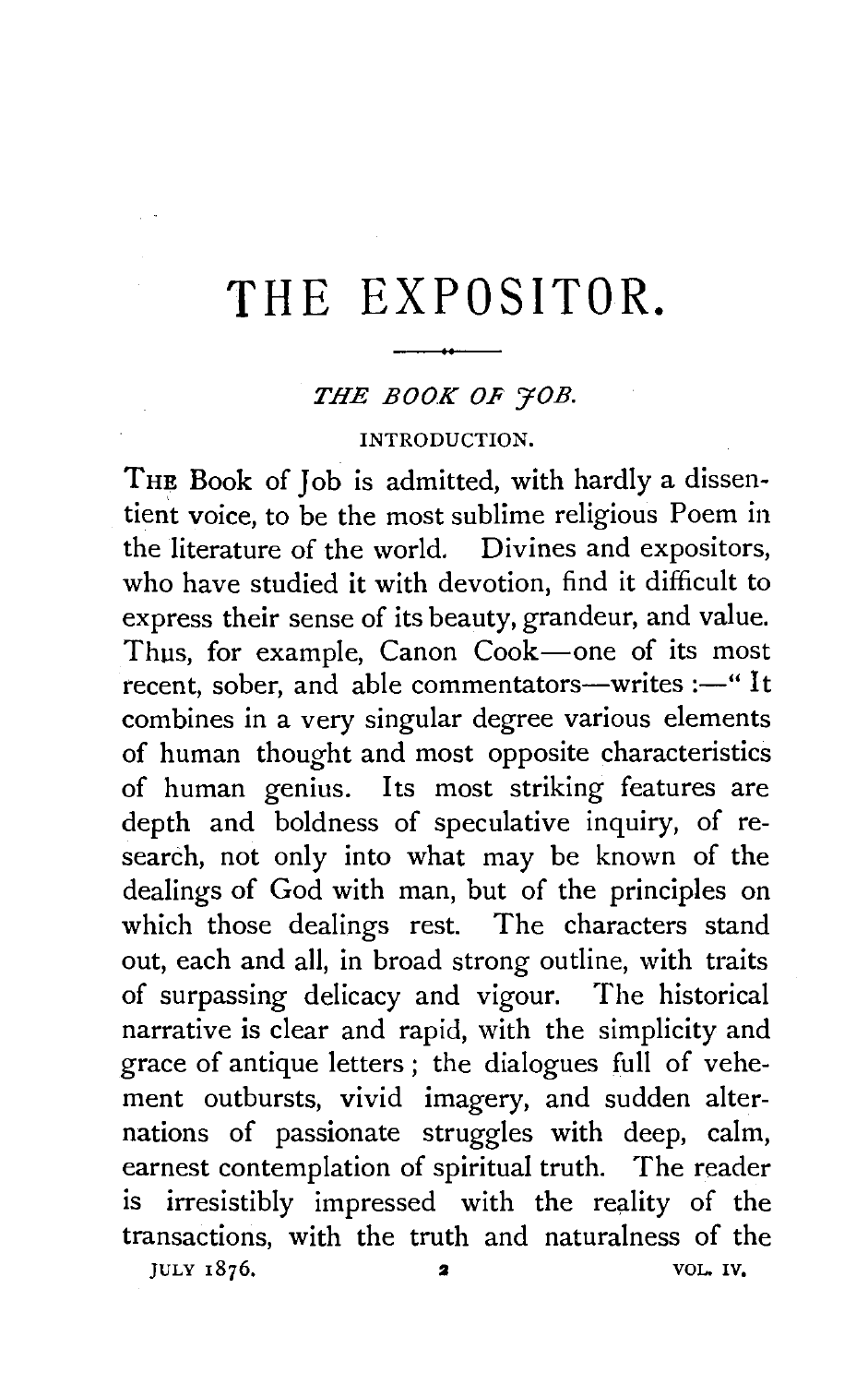feelings brought into play, while he recognizes in the construction of the plot, and the gradual unfolding of the design, the work of a master spirit, guided, whether consciously or with the sure instinct of genius, by those principles in which the highest art and the most perfect nature meet and are reconciled."

Nor is it divines and expositors alone who have been fascinated by the spell of this sublime Poem. It is hardly possible to speak of it to an educated and thoughtful man who does not acknowledge its extraordinary power, its unrivalled excellence ; while men of genius, to whom the greatest works of literature in many languages are familiar, are forward to confess that it stands alone, far above the head of all other and similar performance. Thus, Thomas Carlyle, our greatest living author, who can hardly be suspected of any clerical bias or prepossessions, says of this Book:<sup>1</sup> "I call that, apart from all theories about it, one of the grandest things ever written with pen. One feels, indeed, as if it were not Hebrew ; such a noble universality, different from noble patriotism or noble sectarianism, reigns in it. A noble Book; all men's Book! It is our first, oldest statement of the never-ending Problem,man's destiny, and God's way with him here in this earth. And all in such free flowing outlines ; grand in its sincerity, in its simplicity ; in its epic melody and repose of reconcilement. There is the seeing eye, the mildly understanding heart. So true every way ; true eyesight and vision for all things ; material things no less than spiritual. . . . Such

<sup>1</sup> " Lectures on Heroes "-" The Hero as Prophet."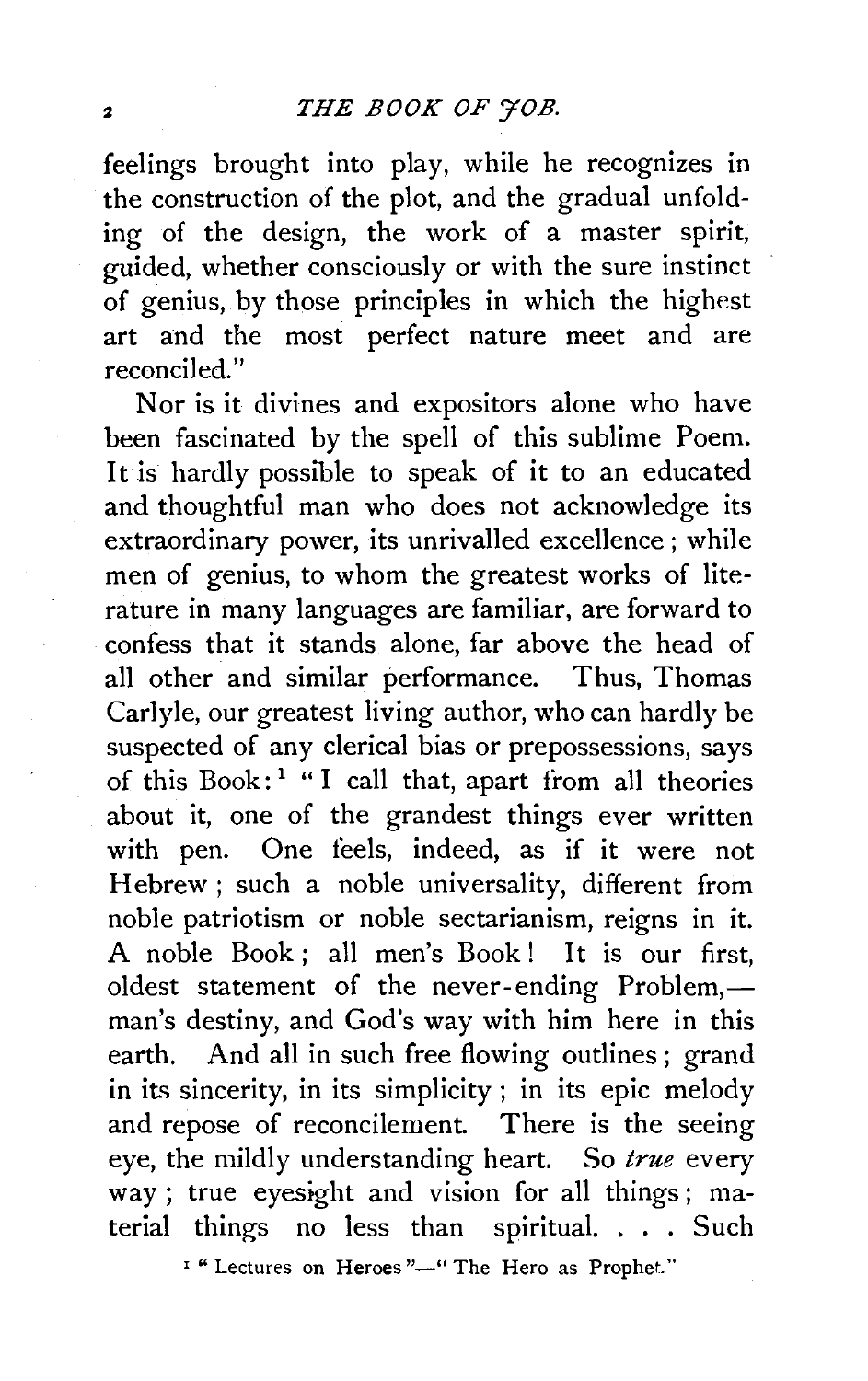Jiving likenesses were never since drawn. Sublime sorrow, sublime reconciliation ; oldest choral melody  $\frac{1}{25}$  of the heart of mankind :-so soft and great ; as the summer midnight, as the world with its seas and stars! *There is nothing written*, I think, *in the Bible or out* of *it,* of *equal literary merit."* 

And yet this grand Poem is comparatively little read, and, even where it is read, it is but very imperfectly grasped and understood. Nor is it easy to read it with intelligence and a clear vigorous conception of its meaning. It abounds in allusions to ancient modes of thought and speculation ; its long sequences of thought and its quick cogent dialectic are disguised and obscured, in part, by the limitations of the proverbial form in which it is composed, and, in part, by the inevitable imperfections which cleave to translations of any and every kind, even the best. And while there are many able commentaries on it addressed to scholars, I know of only one-Canon Cook's in "The Speaker's Commentary" -- from which the ordinary reader would be likely to derive much help ; while even that, owing to the conditions under which it was written, leaves much to be desired. Yet there is no reason, in the Poem itself, why it should not be as well and intimately known, even to readers of the most limited education, as any one of Shakespeare's plays, and no reason why it should not become far more precious and instructive. That it is difficult to translate is true; but Renan has rendered it into the most exquisite French with admirable felicity and force. That every Chapter of it is studded with allusions which need to be explained, and that the argument of the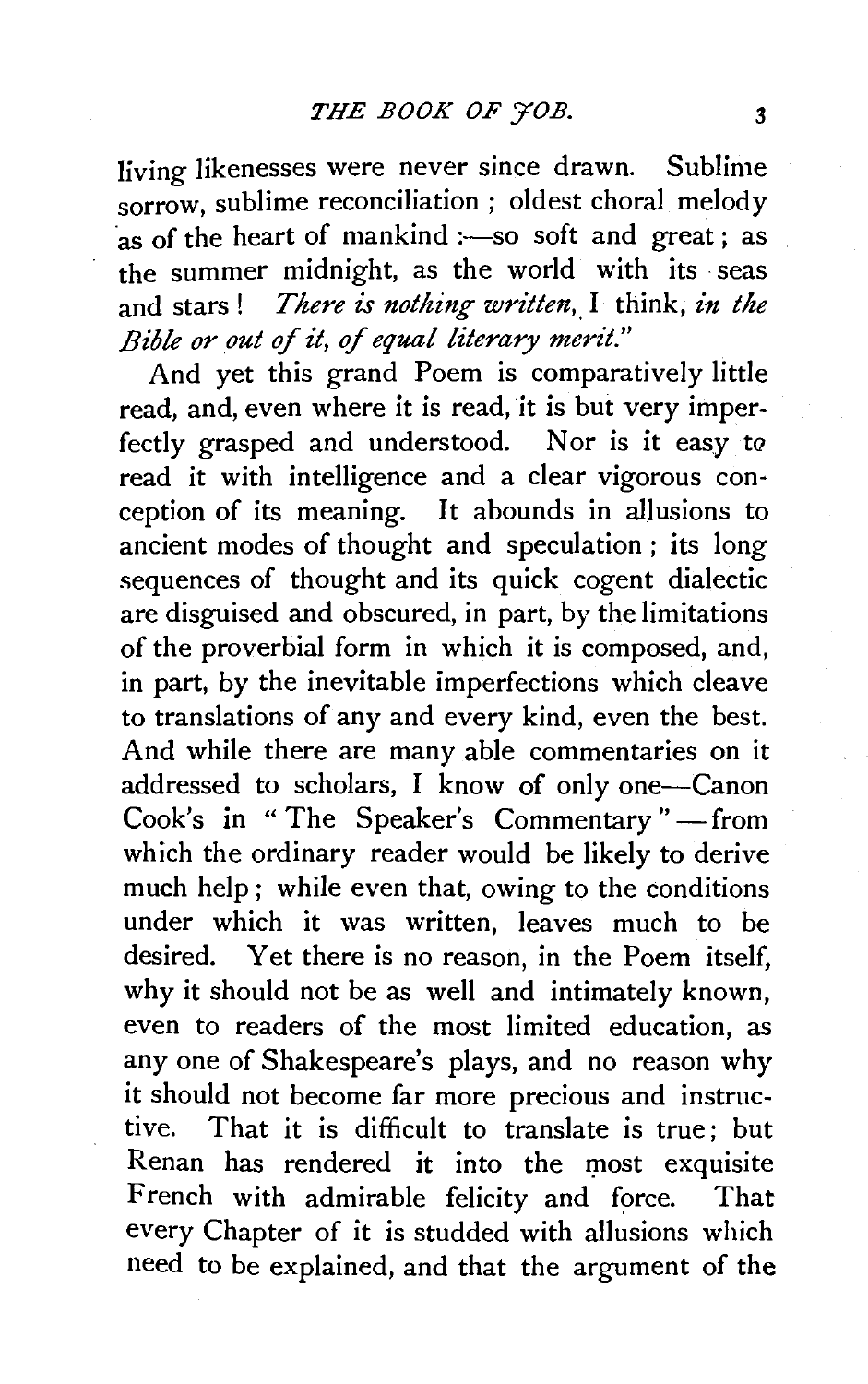Book needs to be "exposed" and emphasized, is also true; but both these services have been rendered to scholars by a crowd of commentators, in the front rank of which stand such men as Schultens, Ewald, Schlottmann, Delitzsch, Dillmann, Merx, Renan, Godet, and Professor A. B. Davidson; and it surely cannot be impossible that the results of their labours, and of labours similar to theirs, should be given to the public in a popular and convenient form.

To achieve some such task as this-to make the Book of Job readable, intelligible, enjoyable to all who care to acquaint themselves with it, even though they should be familiar with none but our noble mother-tongue-has long been a cherished aim with me. Three times during the last ten years I have revised my translation of the Poem, seeking to make it less and less unworthy of the Original ; and at intervals, during those years, I have sought to acquaint myself with the best expositions of it published in Germany, England, France, and America. Thus equipped and prepared, I venture to offer the results of my reading and labour to the readers of THE ExPOSITOR.

What I have aimed and tried to do is simply this : (1) To give a translation of the Poem somewhat more clear and accurate than that of our Authorized Version, and, in especial, a translation which should render the Poet's long lines, or sweeps, of consecutive thought more apparent. The Book belongs, as we shall see, to that class of Hebrew literature which is collectively designated the *Chokmah,* and is therefore composed in one of the most inflexible of literary forms,-the *proverbial*. At first sight it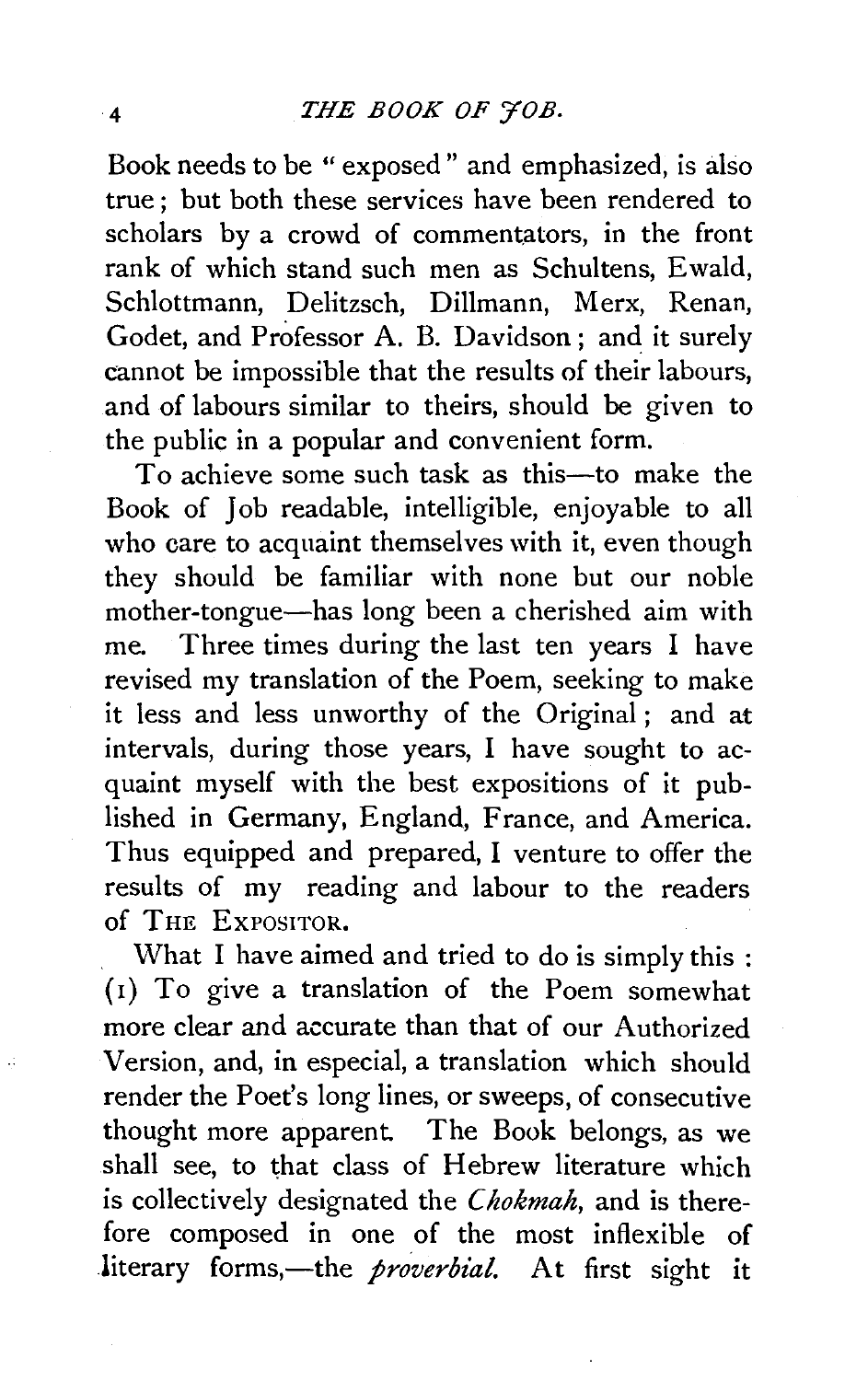would seem utterly incredible that a mere succession of proverbs should prove an adequate instrument for expressing any of the grander and more harmonious conceptions of the human mind, above all for expressing linked sequences of thought long drawn out. But there is absolutely no literary form which does not prove flexible and elastic in the hands of genius. In the very "Book of Proverbs" itself the famous description of "Wisdom"<sup>1</sup> shews what even the proverb is capable of in the hands of a master.<sup>2</sup> And the Book of Job is written by a hand more free and masterly than that of Solomon himself. At times, no doubt, the contracting influence of the inferior form is obvious, breaking up the train of thought into brief pictorial sentences, each of which has a certain rounded completeness in itself; but at other times, and even as a rule I think,

<sup>1</sup> Proverbs viii.

<sup>2</sup> It should not be forgotten that our Lord, adopting the style of his age and of the teachers of his native iand, spake in proverbs, and in parables, which are but expanded proverbs. The ease with which He speaks hides from us his immense intellectual force, and a certain reverence, not always wise in the forms it assumes, often makes us shrink from discussing the intellectual claims of One whom we confess to be God as well as man. Rut if we would form an adequate and complete conception of Him, we must, with whatever modesty and reverence, reflect on his enormous, his immeasurable, superiority to all other Teachers in mental power. That He should use so inflexible an instrument of expression as the proverb and make it flexible is no slight proof of his wisdom and intellectual force. But it is only as we compare his " sayings," and especially his paradoxes, which are usually in the gnomic form, with the sayings of the masters of human wisdom that we are sufficiently impressed with the range and grasp of his mind. A foot-note is not the place for a dissertation, or it would be easy to institute a comparison between the proverbial and parabolic utterances of our Lord and those of the wisest of the ancients and modems. Take only one or two suggestive illustrations. Bunyan's "Pilgrim's Progress" has won a secure place as a masterpiece of allegory by the suffrages of the best .literary judges ; but if our Lord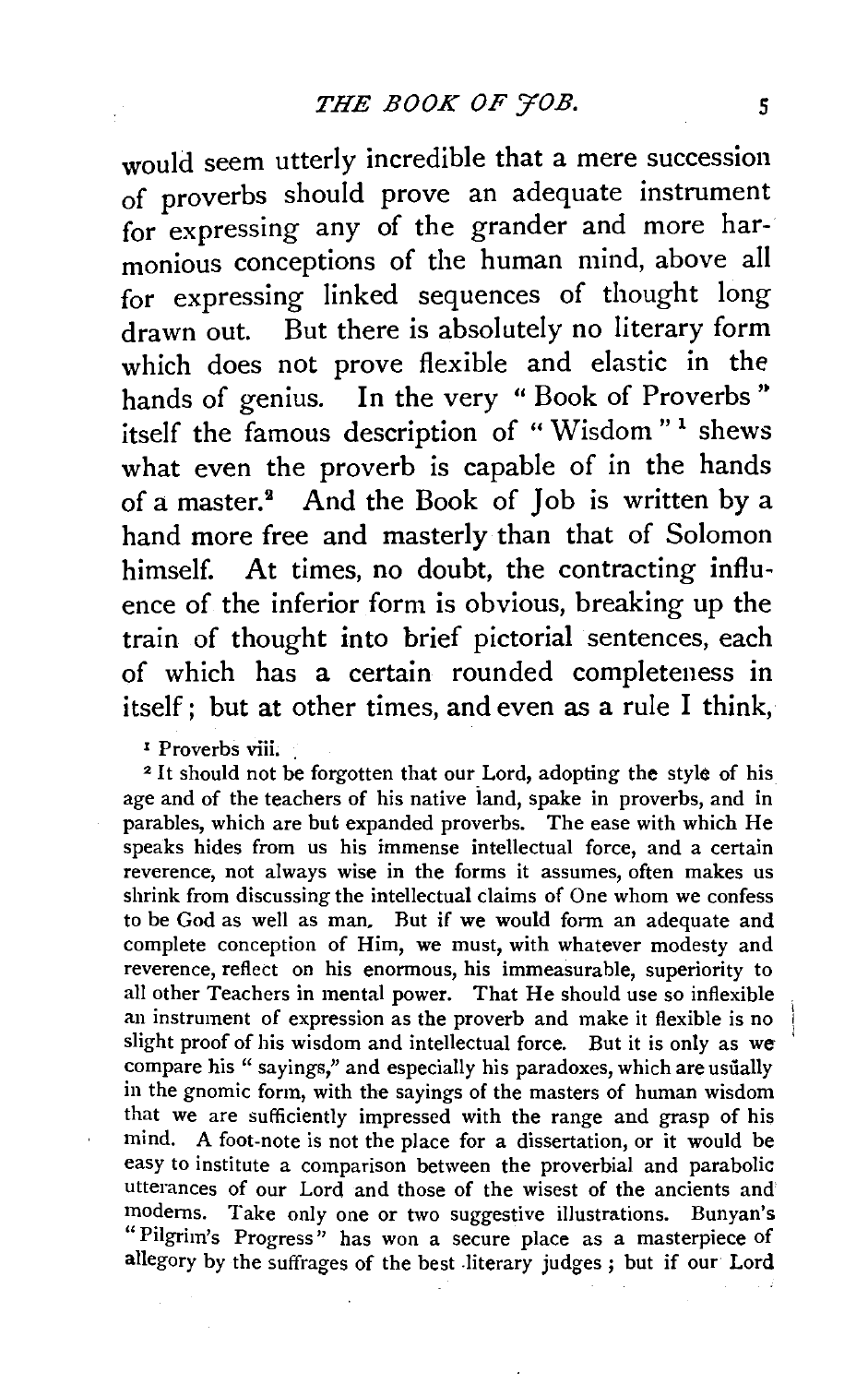the thought triumphs over the form, subdues it to its own more imperious necessities, gnome is linked to gnome by connections more or less subtle, so that protracted and noble sequences of argument or description are fairly wrought out. This characteristic feature of the style of the Poem I have endeavoured to preserve.

 $(2)$  Another aim has been to supply such explanations, or illustrations, of the innumerable allusions to the physical phenomena of the East, to Oriental modes of thought and philosophy, to the customs and manners of human life in the antique world, with which the Poem abounds, as a modern reader of the Western world may require; in short, so to annotate the Poem as that an Englishman of ordinary intelligence and culture may be able, not only to read it without difficulty, but to enter into and enjoy the large and crowded picture of a bygone age which it presents.

had taken up the allegory, would He not have compressed it into a few sentences, without omitting any point of real value? and, beautiful as Bunyan's work is, will it for a moment compare with any one of the Parables considered even as a mere work of literary genius and art? Or, to come from parables to mere sayings, or guesses. Lord Bacon has many fine " sentences." Schiller's saying, " Death is an universal, and *therefore* cannot be an evil," has won much applause. Of the merit of Goethe's, "Do the duty that lies nearest to thee," Carlyle is never weary of insisting; and Carlyle himself has many compressed and noble sentences charged with a weight of meaning. But if we compare with these any of our Lord's sayings, such as, for example, " If a man will save his life, let him lose it ; " or, " Let him that would be greatest among you serve,"—who does not feel that we rise at once into an immeasurably larger and deeper world of thought ? The very way in which He quotes might be adduced as another proof of his extraordinary and unparalleled intellectual force ; as when, for example, He takes the answer to the question, "Which is the first and best commandment?" from the lips of the Rabbis, and resolves it at once, from the correct answer of a legal puzzle, into a practical moral code which covers the whole of human life.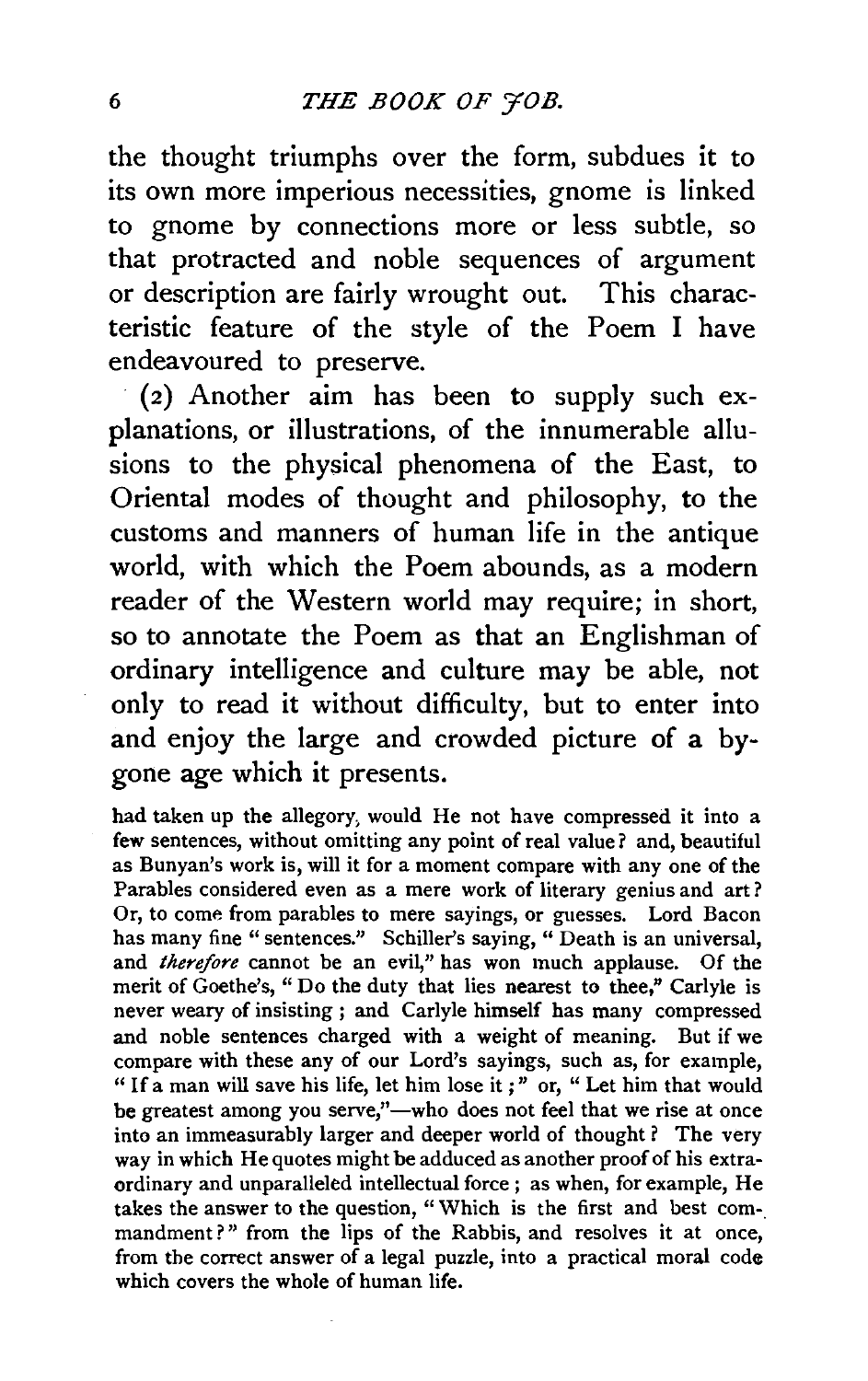(3) And, above all, it has been my aim to lift the reader to the height of the great argument of the Poem, to articulate the processes of thought veiled, or half veiled, by its proverbial forms, to trace out the infinite variety of fluctuating spiritual moods which pulse through and animate it. There is far more logic, as also far more of dramatic power, in the colloquies of the Book than we are apt to see in them, in the speeches of the Friends and the replies of Job. To bring out its logical connections, to expound *the argument* of the Poem, to follow it through all its windings to their several issues and to shew how they all contribute to its triumphant close, has been my main endeavour.

On the other hand while I am not conscious of having shirked a single difficulty, while I have tried to escape the censure which Young pronounced on those commentators who-

> " each dark passage shun, And hold a farthing candle to the sun,"

I have not enumerated the readings, renderings, explanations of all who have gone before me, though I have considered most of them before arriving at my own conclusions. It is the vice of recent commentators, especially in Germany, that they comment on each other rather than on the Sacred Text, and so produce works too tedious for mortal patience to endure. Moreover, by piling up commentary on commentary, they are apt more and more to get off the perpendicular, to draw apart from and perilously lean over the real facts of human life and experience, till there is. much danger that the whole structure will come toppling to the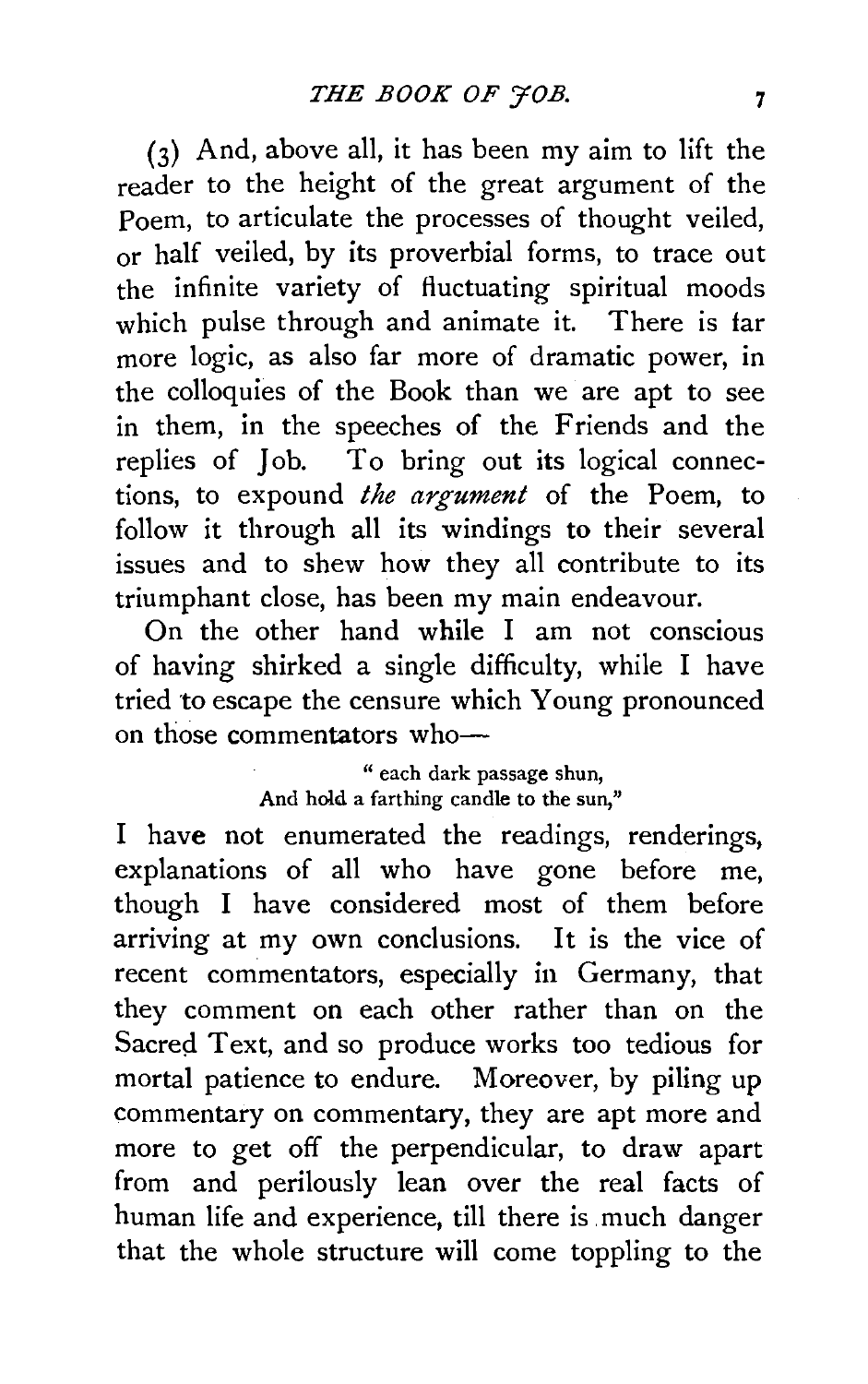ground. If, when we have them in our hands, any should ask us what we read, we should have to reply, with Hamlet, " Words, words, words!" and little but words. What we want in these busy and over-busy days are expositions in which each man will give us his own conclusions based on his own study of the Word, and not his refutation. of the conclusions at which his predecessors or rivals have arrived. And if any credit be conceded me, I hope it will not be that I have compiled a catena of opinions, or shewn how great a variety of meanings may be extracted from a single passage by scholars who seek to raise their own reputation on the torn and tarnished reputations of the scholars who preceded them, or by proving that they too can-

"Torture one poor word ten thousand ways *;* "

but that I have tried to bring the words of Scripture straight to the facts of human experience, and sought to interpret the former by the latter. As a rule I have simply given my own reading and my own  $interpretation$ —for which, however, I have often been indebted to the labours of others : only when the passage was exceptionally difficult, or important, have I asked the reader to consider the best readings or interpretations which differ from my own, that he might have the means of judging and determining the question for himself.

I do not propose to open my exposition with a long and elaborate Introduction; valuable essays and dissertations on the Book are easily accessible, and may be found in the works of any of the commentators named on a previous page : but a few words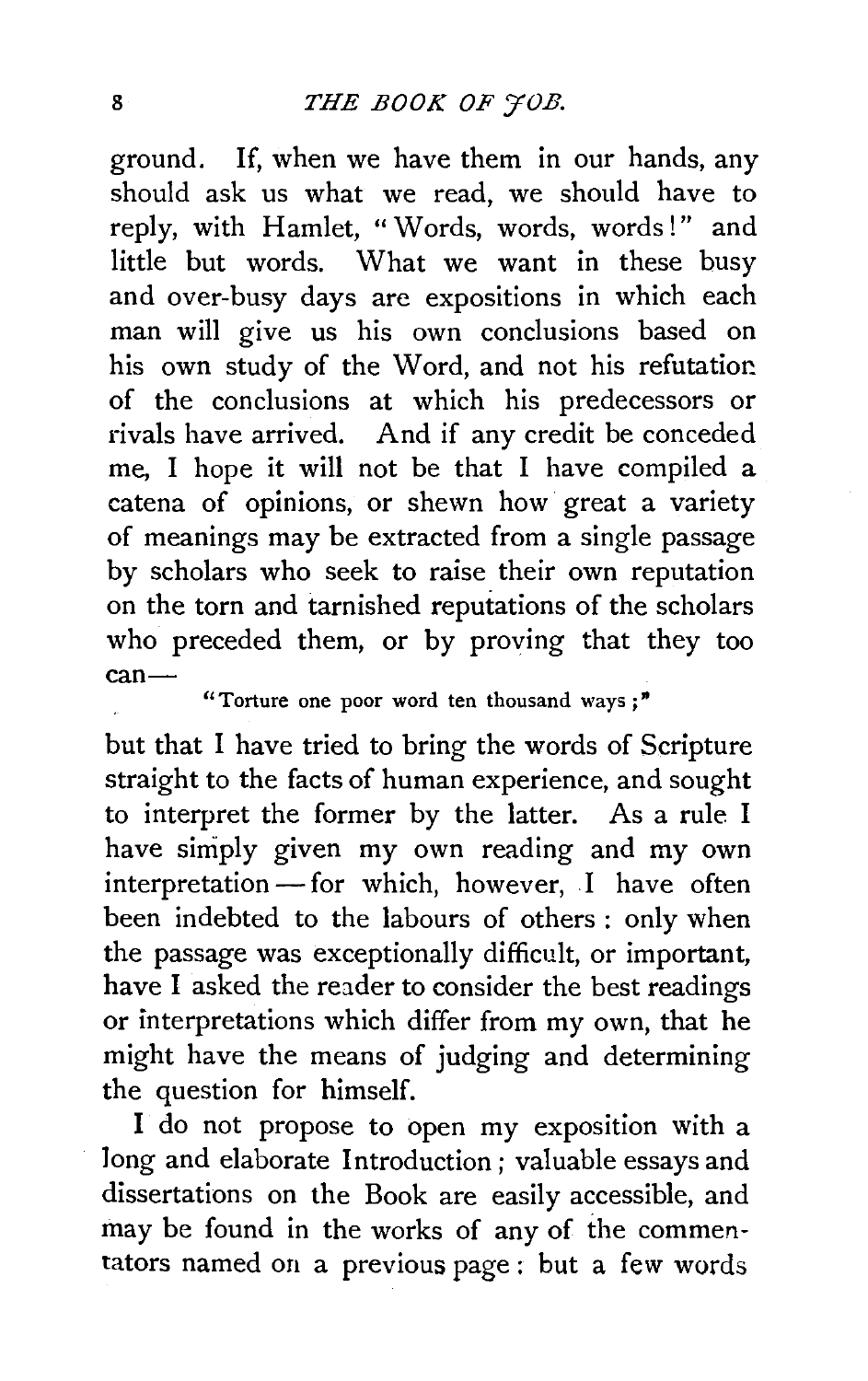on the date and origin, the scene, and, above all, the problem of the Book are indispensable.

As to the *Date* and *Origin* of the Poem nothing can be safely inferred—though on this point some scholars lay great stress-from the Aramæan words which are frequently employed in it; and that, not simply because the Aramæisms occur chiefly in the speech of Elihu, and are appropriate in his mouth,  $since$  he himself was an Aramæan; nor simply because all Hebrew poetry, of whatever age, is more or less Aramaic: but also and mainly because the presence of Aramæan words in any Scripture may indicate either its extreme antiquity or its comparatively modern date. For these  $A$ ramæisms $-$ as " Rabbi" Duncan tersely puts the conclusion of all competent scholars - are either " $(i)$  late words borrowed from intercourse with the Syrians, or (2) early ones common to both dialects." Any argument, therefore, which is based on the use of these words cuts both ways.

Nor, I think, do the other arguments commonly adduced on this point carry much weight, with the exception of one, which is so weighty as to be conclusive. Both the pervading tone of the Book and its literary style point steadily and unmistakably to the age of Solomon as the period in which it, at least, assumed the form in which it has come down to us. That which first impresses a thoughtful reader of the Poemis the noble universality which Carlyle found in it, " as if it were not Hebrew." Although it is part of the Hebrew Bible, it is catholic in its tone and spirit. The persons who figure in it are not Jews ; the scene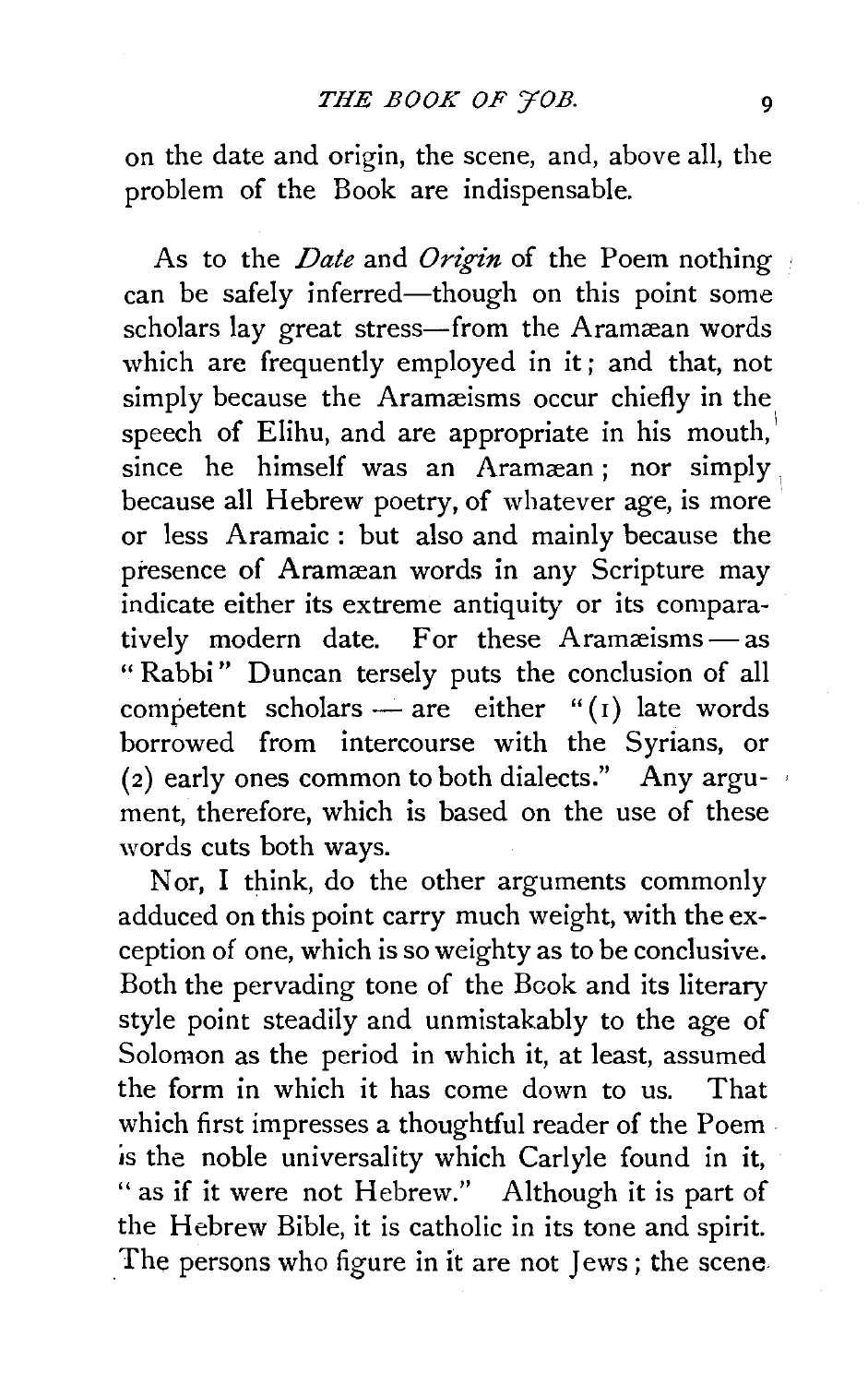is laid beyond the borders of Palestine ; the worship we see practised in it is that of the patriarchal age: it does not contain a single allusion to the Mosaic laws or customs, or to the characteristic belief of the Jews, or to the recorded events of their national history. Hence many have concluded that it was written in the patriarchal age; by Moses, perhaps, before he was called to be the redeemer and lawgiver of his people, or by some Temanite or Idumean poet, whose work was afterwards translated into the Hebrew tongue. But to this conclusion there is. I think, at least one fatal objection-the literary form of the Poem, the *proverbial* form, decisively marks it out as one of the Chokmah books, and forbids us to ascribe it to any age earlier than that of Solomon.

It is beyond dispute that in his age, and under the influence of his commanding genius, a new kind of literature-new in spirit, new in form-came into vogue ; of which we have some noble samples in the Book of Proverbs, the Song of Solomon, Ecclesiastes, many of the Psalms, and several of the Apocryphal Books. They are characterized by a catholic and universal spirit new in Hebrew literature, and might, one thinks, have been written by the sages and poets of almost any of the leading Oriental races. This non-Hebraic catholic tone, which differentiates them from the other Hebrew Scriptures, was doubtless but one out of many results of the enlarged commerce with the great heathen world which commenced in the reign of David. During his reign the Hebrew Commonwealth entered into new and wider relations-political, mercantile, literary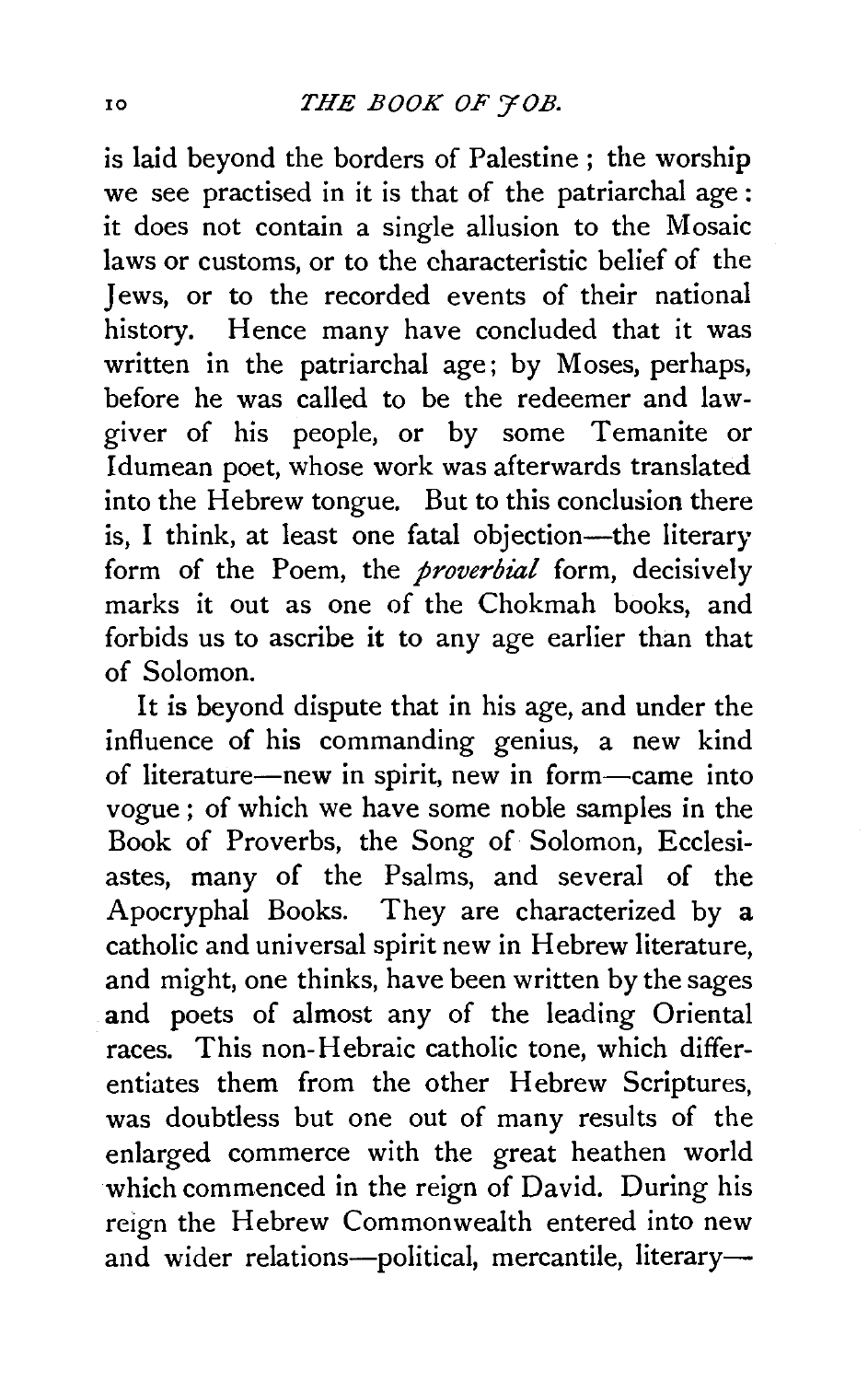with many of the nobler and more cultivated races of antiquity, which bore fruit in the reign of his son. In the court of Solomon there grew up, as Godet has pointed out, a school of *wisdom,* or of moral philosophy, which set itself to search more deeply into the knowledge of things human and divine. "Beneath the Israelite they tried to find the man; beneath the Mosaic system, that universal principle of the moral law of which it is an expression. Thus they reached to that idea of *wisdom* which is the common feature of the three books, Proverbs, Job, Ecclesiastes; of the wisdom whose delight is not in the Jews only, but in the *children* of *men."*  This endeavour to humanize Judaism, to spiritualize the precepts of Moses, " to reach that fundamental stratum of moral being in which the Jewish law and. the human conscience find their unity," is the distinctive " note" of the Chokmah literature.

And if the spirit, the ruling moral tone, of this literature is novel and original, so also is the form which its noblest productions assumed, viz., the proverbial, or parabolic. To utter ethical wisdom in portable and picturesque sentences, the wise saying often being wrought out into a little parable or poem complete in itself, was the task in which the leading minds of the Solomonic era took delight. We have only to compare their peculiar mode of expression- its weighty sententiousness, its conscious elaboration of metaphor, its devotion to literary feats and dexterities, and, in singular combination with these, its thoughtful handling of the moral problems which tax and oppress the thoughts of men, with "the lyrical cry " of many of the Psalmists of Israel, in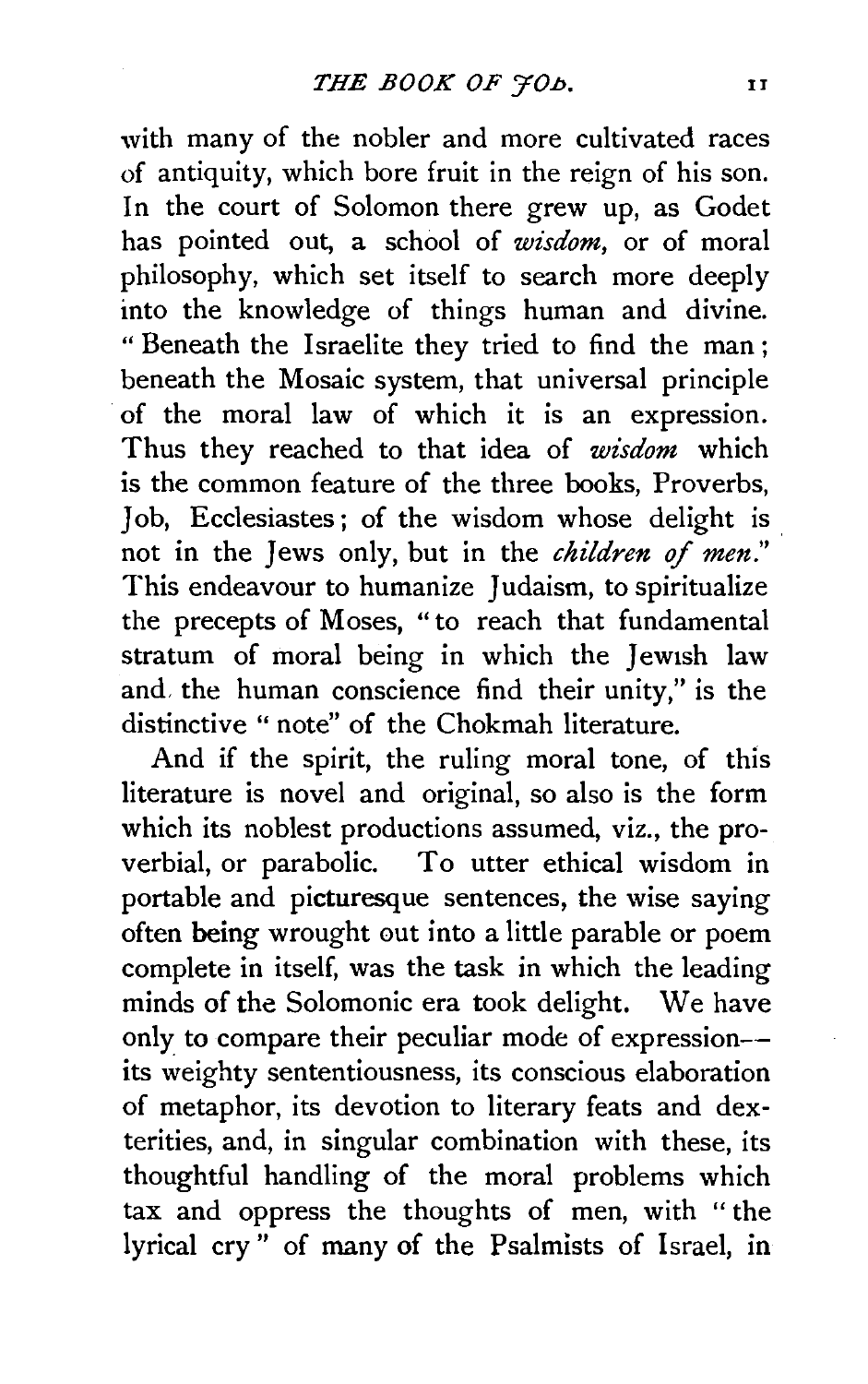order to become aware of the marked and immense difference between the two.

Job belongs to the *Chokmah* both in spirit and in<br>form Its noble and catholic tone of thought finds Its noble and catholic tone of thought finds admirable expression in the graphic yet weighty gnomes of which it is for the most part composed. And as it is beyond all comparison the most perfect and original specimen of the *Chokmah* school, we can hardly refer it to any age but that of Solomon, in which that school arose and in which it also achieved its most signal triumphs. This conclusion is confirmed by the admitted fact that " the Book of Job bears a far closer affinity in style and in modes of thought" to the Book of Proverbs than to any other portion of the Old Testament Scriptures.

ltdoes not follow, however, that the Book of Job is a mere poem, a mere work of imagination, produced in the age to which the genius of Solomon gave its special character and form. If, on the one hand, it is impossible to take the Book as a literal story of events which transpired in the patriarchal age, if we must admit that the Story has passed through the shaping imagination of some unknown poet; on the other hand, it is, as Renan remarks, quite as impossible to believe that any poet of Solomon's age should have thrown himself back into an age so distant, and have maintained the tone of it throughout. Such a feat has never been achieved ; such a feat was wholly foreign to the spirit of the time. We must admit, therefore, that the Poem had an historical basis; that it embalms a veritable chronicle; that a man named Job really lived and sufferedlived and suffered, moreover, in the times of the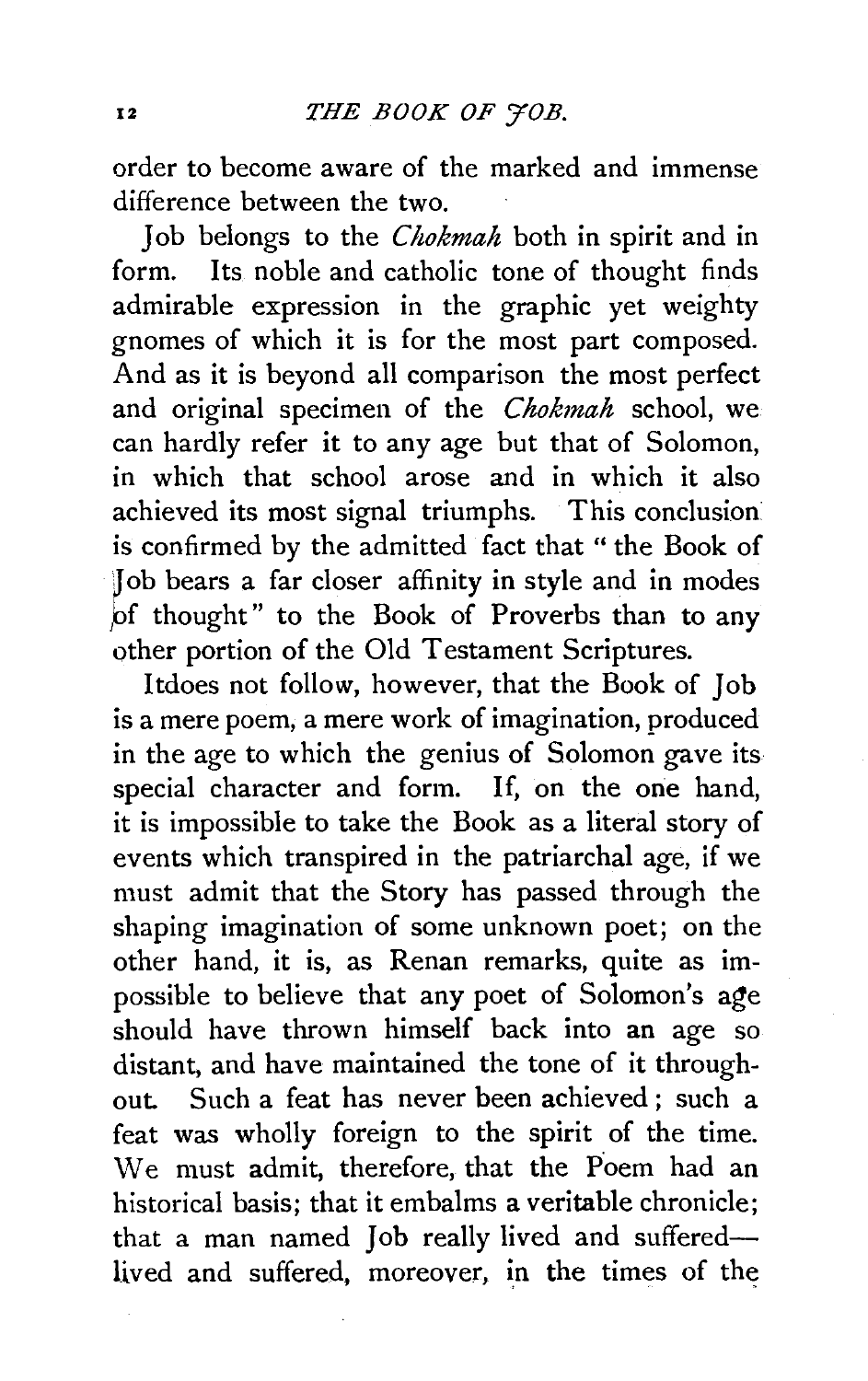Patriarchs, since all the allusions of the Poem point to that age.

The most probable hypothesis of the date and origin of the Book, and that to which nearly all competent judges lend the weight of their authority, is, in short, that the story of Job, of his sufferings and his patience, was handed down by tradition from patriarchal times, through every succeeding generation, till, in the age of Solomon, at once the most catholic and the most literary period of Hebrew history, a gifted and inspired poet threw the tradition into the splendid dramatic form in which we now possess it. Just as the heroic deeds of the wandering Ulysses were recited by and preserved in the memories of the trained bards, or rhapsodists, of Greece for centuries, and at last took shape on the lips of the man called Homer or of the *gens*  called Homerids, but were only reduced to their present form and written down in the age of Pisistratus ; so, I suspect, the story of Job was passed from lip to lip among the Abrahamides, and from memory to memory, growing in volume and in beauty as it went, till, in the literary age of Solomon, the Poet arose who gave it its final and most perfect form, and wrote it down for the edification and delight of all who should come after him.

As for the *Scene* of the Story, history and tradition combine with all the indications contained in the . Poem itself to place it in the *Hauran*. On the east of the Jordan, in that strange, lovely, and fertile volcanic region which stretches down from Syria to Idumea, there is every reason to believe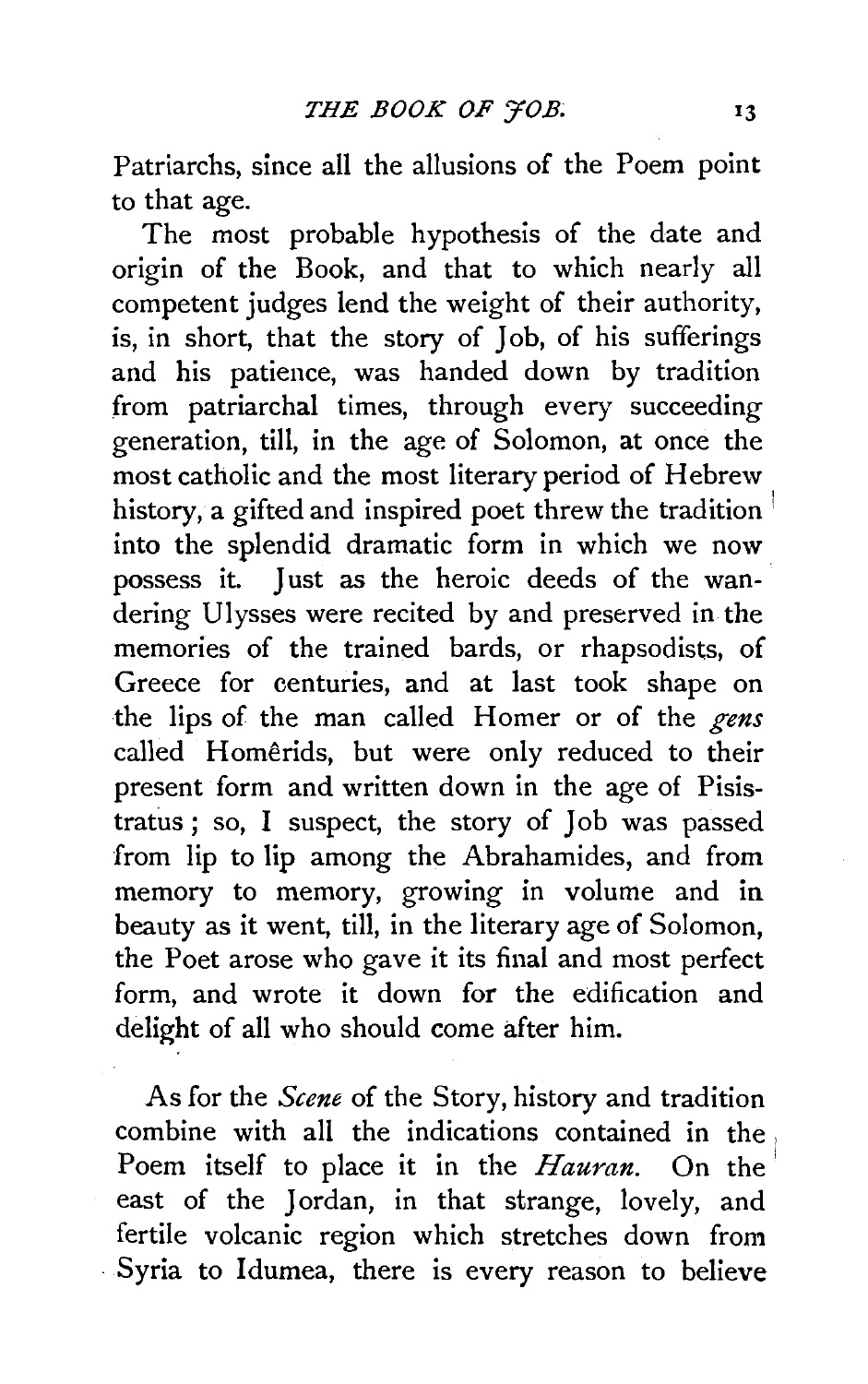that Job dwelt, and suffered, and died ; and in the upper part of it, north of Edom, north even of Moab, within easy reach of Damascus itself. The Arabs who live in this district to-day claim it as " the land of Job." The whole district, moreover, is full of sites and ruins which Tradition connects with his name. ·And it fulfils all the conditions of the Poem. The personages of the Story, for example, are admitted to be without exception descendants of Abraham-not through Isaac and Jacob, but through Ishmael, or Esau, or the sons of Keturah; and it was in this great belt of volcanic land, stretching down from Damascus to Idumea, that most of these Abrahamides found their homes. On the east, too, the Hauran is bordered by "the desert," out of which came the great wind which smote the four corners of the house of Job's first-born. To this day it is rich in the very kinds of wealth of which Job was possessed, and is exposed to raids similar to those which deprived him of his wealth as in a moment. It presents, moreover, both the same natural features, being especially " for miles together a complete network of deep gorges,"—the wadys .or valleys, whose treacherous streams the Poet describes, and the same singular combination of civic and rural life which is assumed throughout the Book. Even the fact that the robber-bands, which fell upon the ploughing oxen of Job and smote the ploughmen with the edge of the sword, came from the distant rocks of Petra, and that the bands which carried off his camels came from the distant plains of Chaldea, point to the same conclusion. For, probably, Job had entered into compacts with the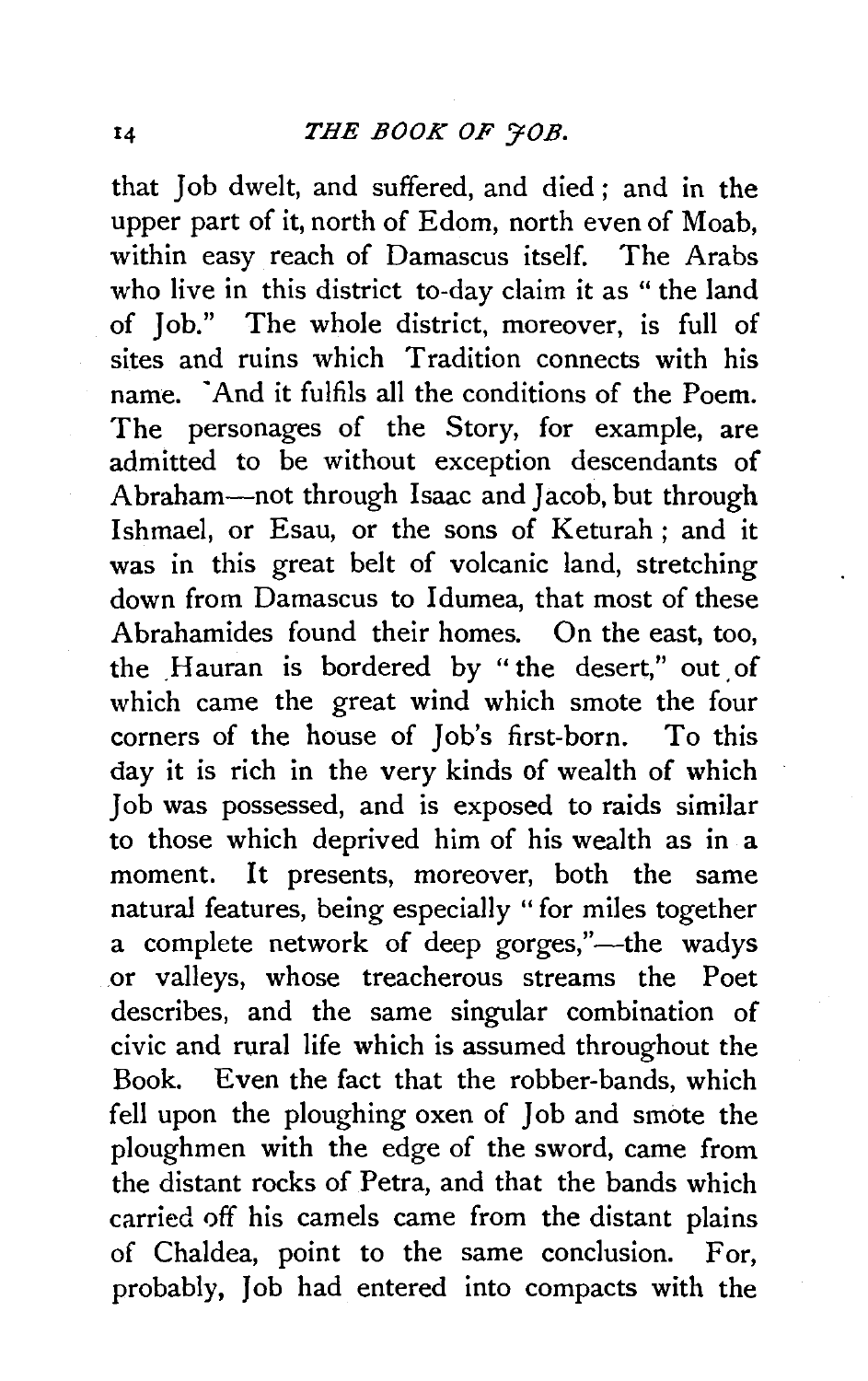nearer tribes of the marauders, as the chiefs of the Hauran do to this day, paying them an annual tax, or mail, to buy off their raids, and was surprised by those remote freebooters just as to this day the Hauranites are often pillaged by freebooting tribes from the neighbourhood of Babylon.

I take it, then, that we may with much reason conceive of Job as living, during the remote patriarchal age, amid the fertile plains of the Hauran-so fertile that even now its wheat (" Batanæan wheat," as it is called) " is always at least twenty-five per cent. higher in price than other kinds,"—with its deep wadys and perfidious streams, the volcanic mountains rising on the horizon, and the wide sandy desert lying beyond them.

The *Problem* of the Book is not one, but mani· fold, and is not, therefore, easy to determine. No doubt, the Poet intended to vindicate the ways of God with men. No doubt, therefore, he had passed through and beyond that early stage of religious faith in which the heart simply and calmly assumes· the perfect goodness of God, and had become aware that some justification of the Divine ways was demanded by the doubt and anguish of the human heart.. The heavy and the weary weight of the mystery which shrouds the providence of God, the burden of this unintelligible world, was obviously making itself profoundly felt. There are many indications in the Poem itself that the age in which it took form was one of transition, one of growing scepticism ; that the current beliefs were being called in question, that men could no longer be content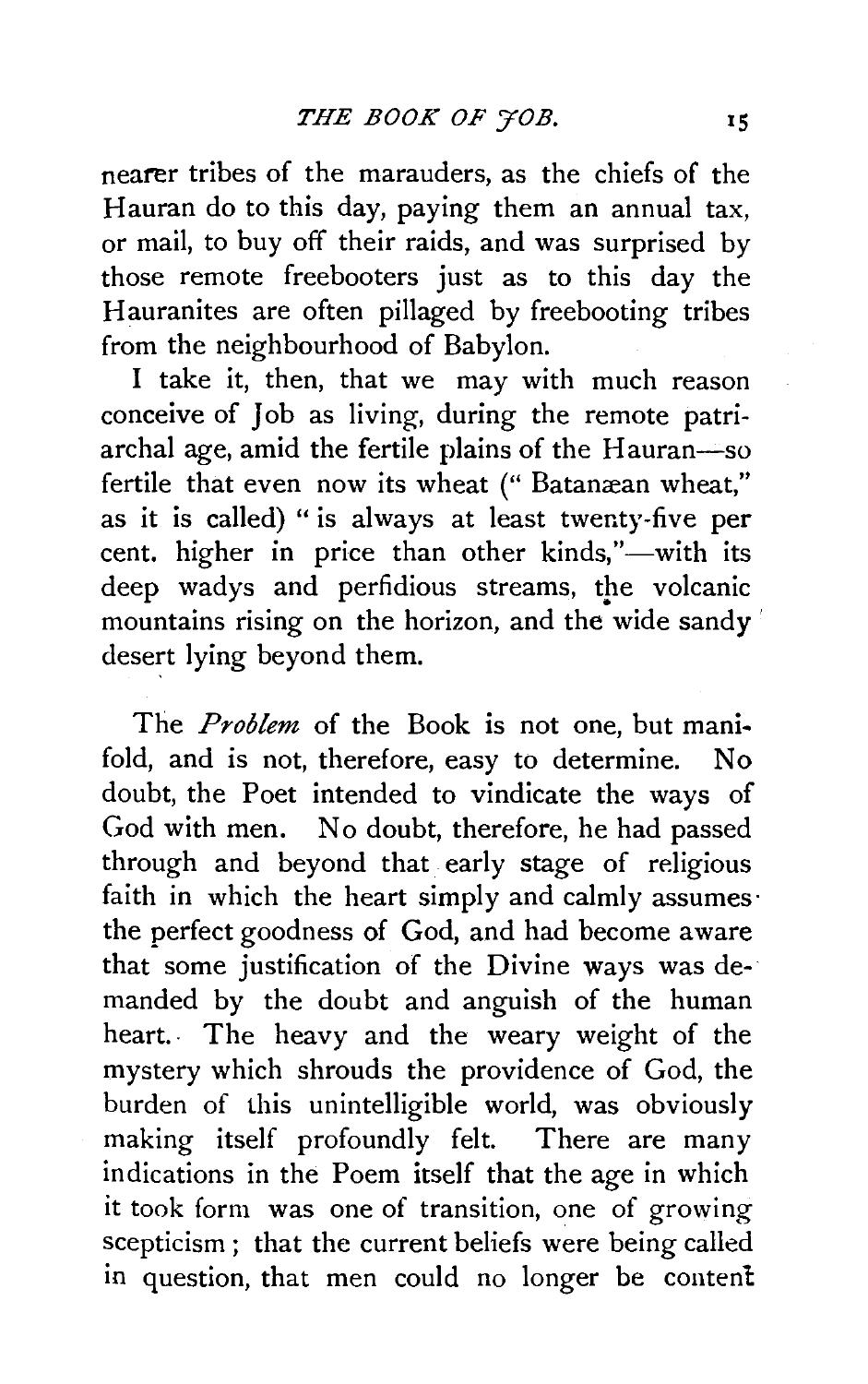with the moral and theological conceptions which had satisfied the world's grey fathers. More than once, when he is passionately challenging the ortho· dox assertions of the Friends, Job seems to be giving utterance to misgivings which had struck coldly into his heart even while he still sunned himself in the unclouded favour of God. From the attitude assumed by Elihu, moreover, we may infer that the younger men of the time had already thought out for themselves a broader and more generous theology than that of their elders, and were not a little puzzled how to state it without giving them offence. And yet, though it proceeds on the lines just indicated, the popular conception of the Problem of this Book is not an adequate one; it fails to satisfy some of the leading conditions of the Story. That conception, which Mr. Froude, in his "Essay on Job," has eloquently expressed, is that both Job and his Friends had assumed prosperity to be the invariable concomitant, or result, of righteousness, and adversity to be the no less invariable consequence of sin; and that Job was afflicted, although his righteousness was attested by God Himself, in order to shew that this interpretation of Providence was inadequate and partial, that it did not cover, and could not be stretched to cover, all the facts of human life. Those who have read Mr. Froude's charming Essay will not easily forget the force and humour with which he describes the endeavour of the Friends to stretch the old formula and make it cover the new fact, until it cracked and broke in their hands, and, in its rebound, smote them to the earth.<sup>1</sup> And there is <sup>1</sup> I must not be understood to imply, however, that Mr. Froude

adopts the popular conception. He is far too acute a critic to miss the true Problem of this great Poem.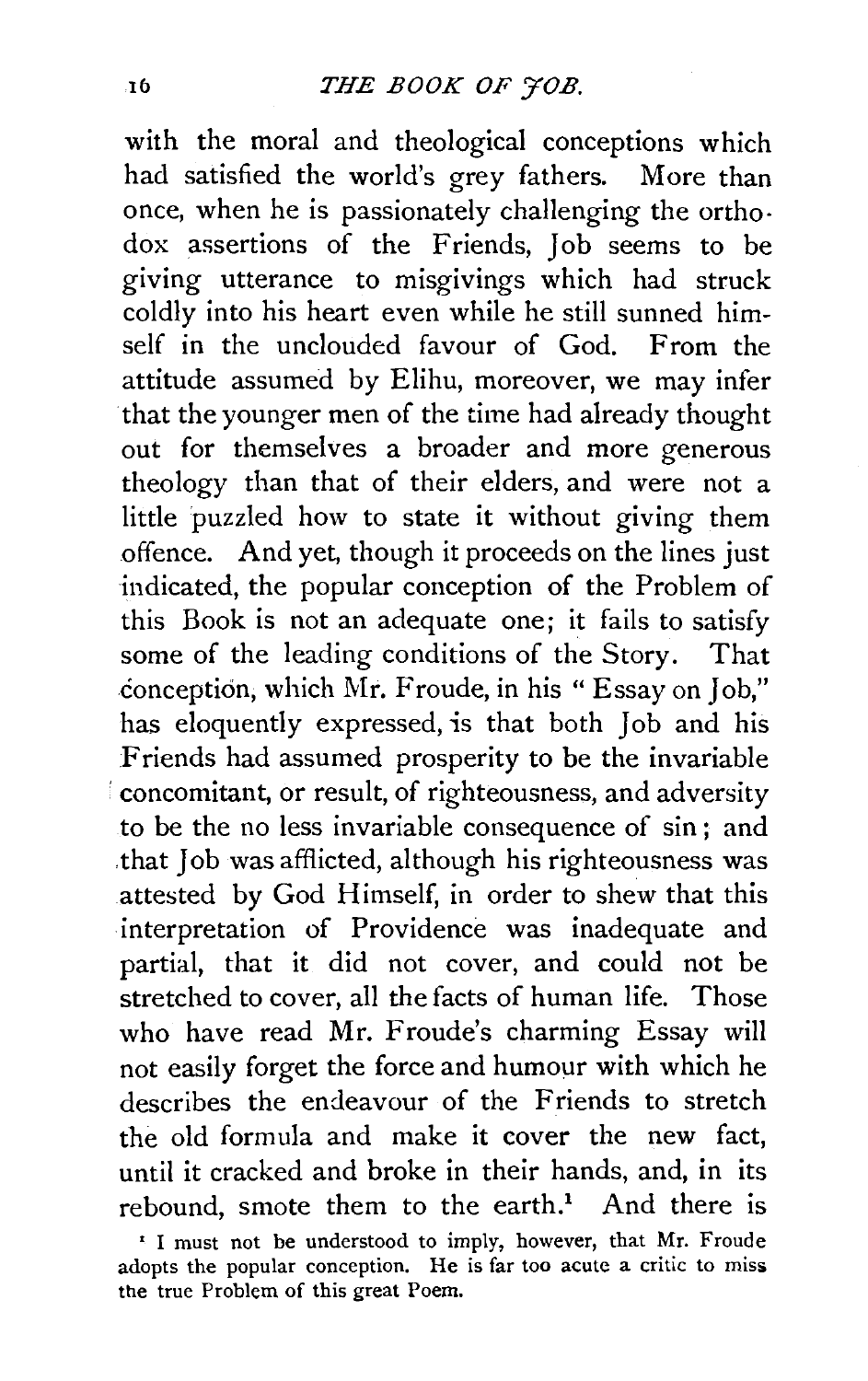much truth in this conception, though not the whole truth. Unquestionably the Book of Job does shew, in the most tragic and pathetic way, that good, no less than wicked, men lie open to the most cruel losses and sorrows ; that these losses and sorrows are "not always signs of the Divine anger against sin ; that they are intended to correct and perfect the righteousness of the righteous,-or, in our Lord's figure, that they are designed to purge the trees which already bear good fruit, in order that they may bring forth more fruit.

But, after all, can it be the main and ruling intention of the Book to teach us that noble lesson ? . When we follow the Story to its close, do we not see that "the Lord gave to Job twice as much as he had before"? And, might we not fairly infer from the Story, as a whole, that the formula of Job's Friends was not so much too narrow as it is commonly held to be ? that it might very easily be stretched till it covered the new fact? that where they were wrong was in assuming that happy outward conditions are the *immediate* result of obeying the Divine Law, and miserable outward conditions the *immediate* result of violating that Law ? that, had they only affirmed that in the long run righteousness always conducts a man to prosperity and sin to adversity, they would have been sufficiently near the mark ?

Even in our own day, Mr. Matthew Arnold-not a bigot surely, nor at all disposed to stand up for theological dogmas against verified facts-has affirmed and argued for this very conception ; he has affirmed and re-affirmed it to be well-nigh impossible to escape the conviction that " the stream of tendency" is in  $.$  VOL. IV,  $3$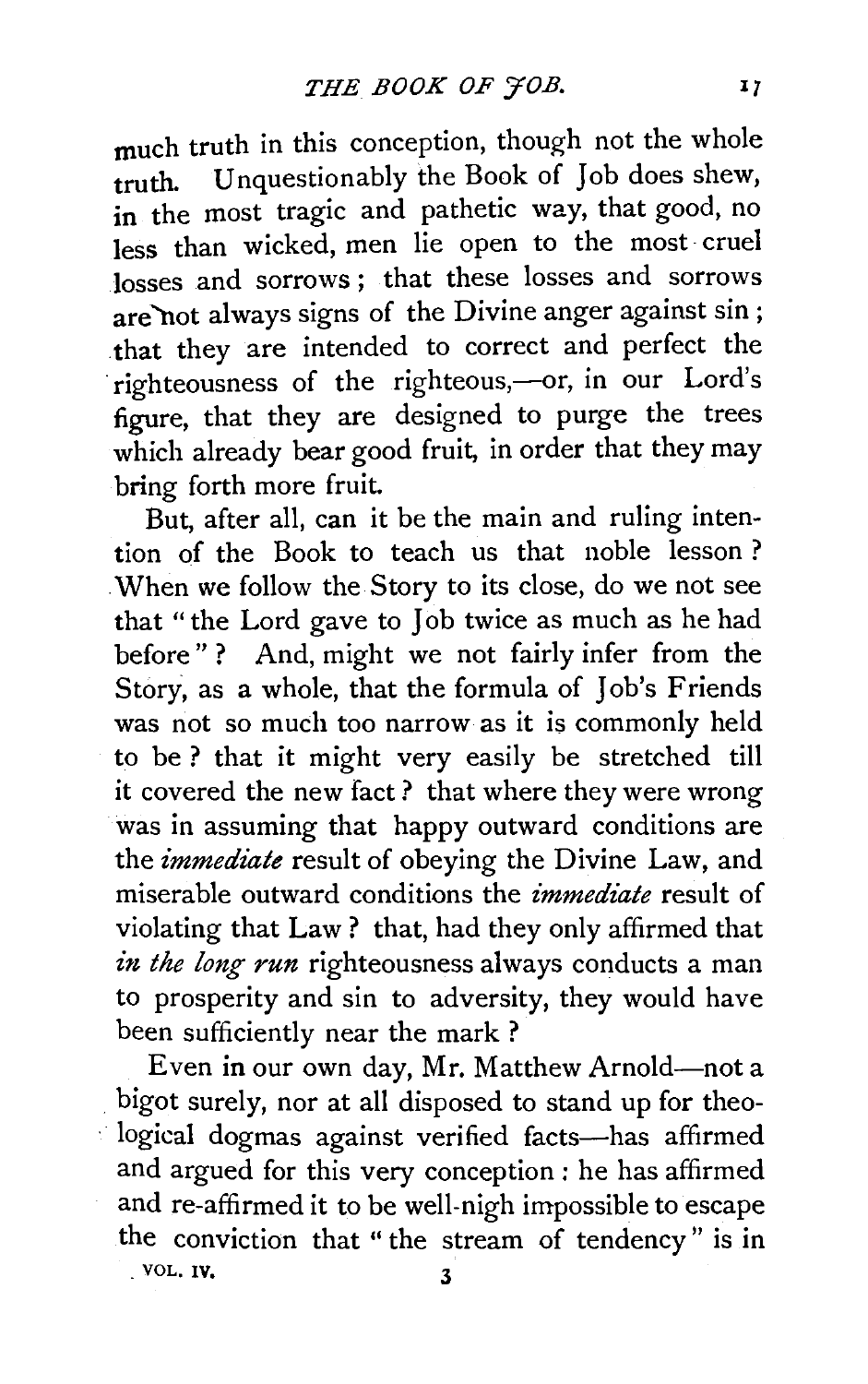. favour of those who do well and adverse to those who do ill. And though some of us might word the proposition differently, yet he would betray a singular dulness or hardihood who should venture to question the main tenour and drift of it. The facts of history, experience, consciousness, compel us to believe that, *in the long run*,—though we may admit that the run is often very long, and that we do not see the end of it here-happy and auspicious conditions are vouchsafed to men. or to nations, who follow after righteousness, while those who walk in unrighteousness are overtaken by miserable and inauspicious conditions. Job was righteous. Did he suffer for his righteousness ? Nay, but rather he suffered that he might be made more righteous ; that he might learn to trust in God when all things were against him, when even God Himself seemed to be against him, *as* well as when all things went to his mind ; he suffered in order that he might learn *that his very righteousness was not his own* in any sense which would warrant him in claiming it and in taking his stand upon it as against God : and, when he was thus stahlished and perfected in righteousness, the stream of prosperity flowed back upon him in double tide.

We cannot, therefore, accept the popular conception of the meaning and intention of this great Poem as adequate and satisfactory. There is a higher and a far more gracious meaning in it, which rules and over-rules this lower meaning : and this higher intentention is expressly stated in the Prologue. When the Poem opens Job stands before us "perfect," *i.e.*  single-hearted and sincere, without duplicity or hypocrisy-and "upright," fearing God and eschewing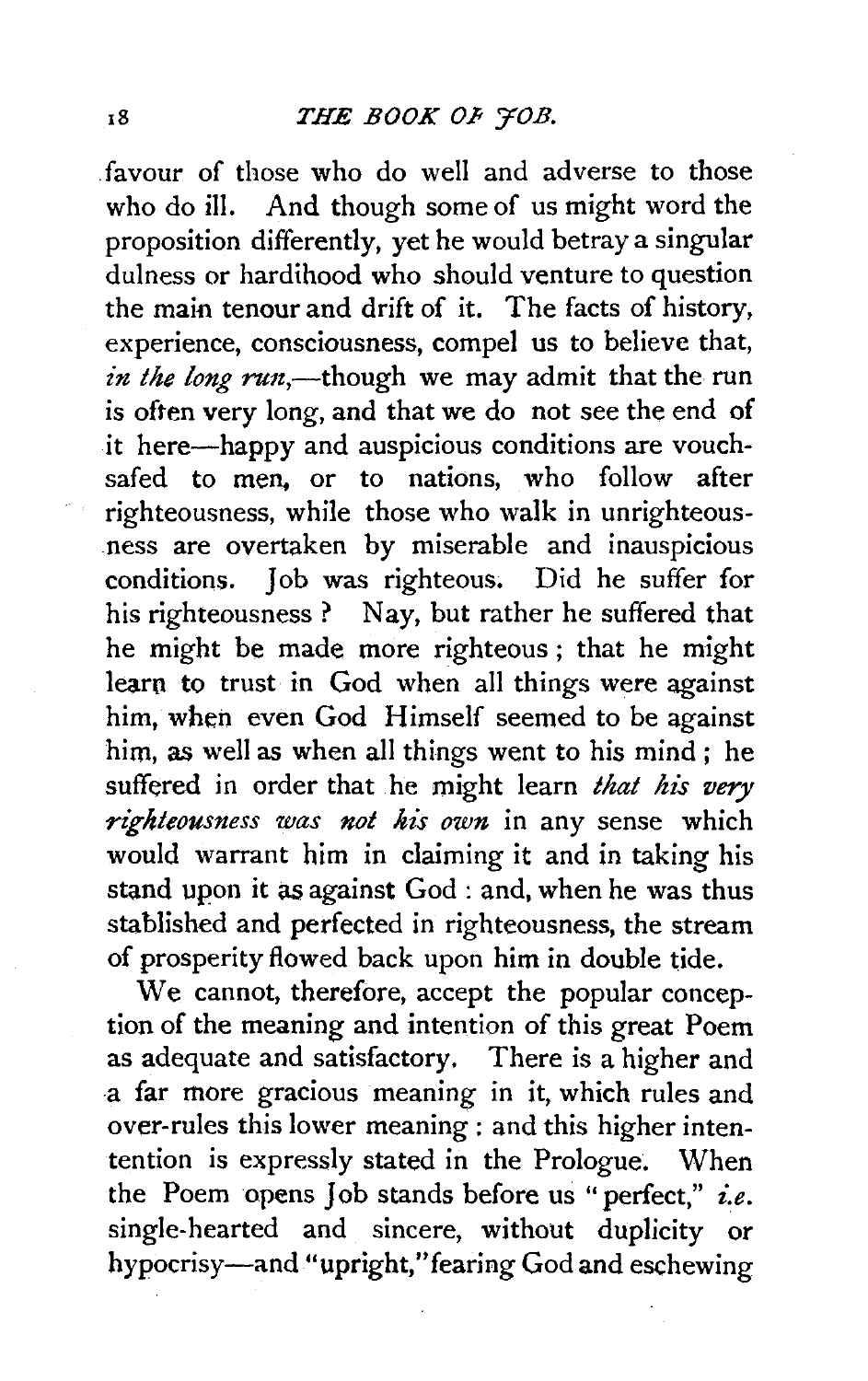evil. He is an Arab sheikh, or chieftain, of immense wealth, the richest as weil as the best and wisest man of his race:

> " A creature such As to seek through the regions of the earth For one his like, there would be something failing In him that should compare. I do not think So fair an outward and such stuff within Endows a man but he."

He is the priest of his family, if not of his clan. Unconscious of iniquity in himself, fearing nothing for his sons but that in the gaiety of their hearts they may have momentarily forgotten God, he nevertheless offers a weekly sacrifice in atonement of their possible sins. Over and around this good man, standing full in the sunshine, the dark clouds gather and roll ; the lightnings leap out and strike down all that he has, all that he loves : for many days neither sun nor stars appear, the tempest beats him down till all hope that he will be saved seems taken away ; but, at last, the clouds clear off, the sun shines forth with redoubled splendour, and we leave him a wealthier, better, wiser man than he was even at the first.

Now if we could see nothing but the earth on which he stood, and the sky which alternately frowned and smiled above his head, we might be unable to seize the moral and intention of the scene ; we might reasonably doubt whether the Poem was designed to teach us more than that, as righteousness conducts men to prosperity, so a tried and constant righteousness conducts them to a more stable and a more ample prosperity. But a door is opened into Heaven, and we are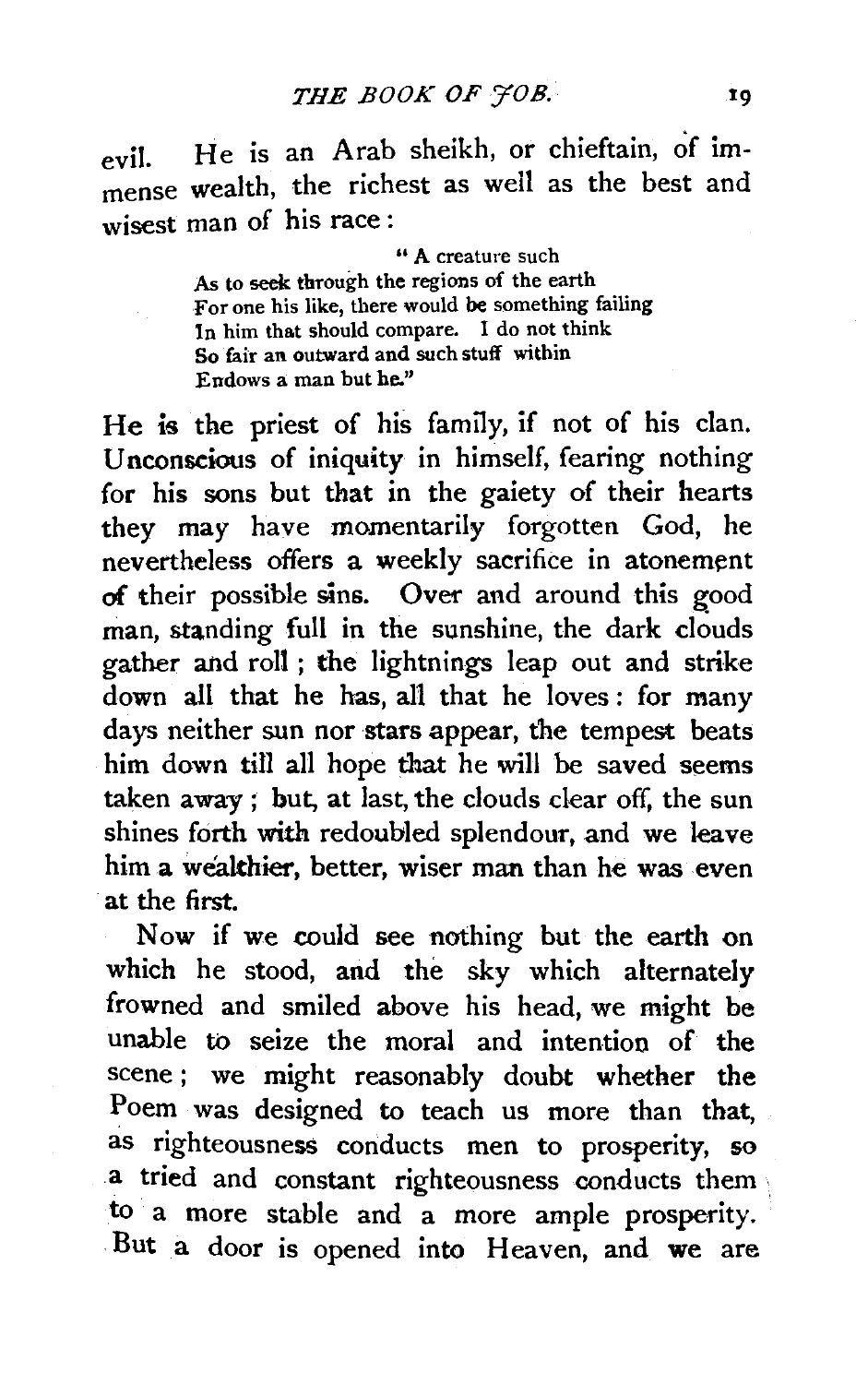permitted to enter and "assist" at a celestial divan, a council to which God summons all the ministers of his kingly state. The King sits on the throne; his ministers gather round him and sit in session: among them appears a spirit, here simply named the "Adversary," or the "Accuser," whose function is to scrutinize the actions of men, to present them in their worst aspect, that they may be thoroughly sifted and explored. He himself has sunk into an evil condition, for he delights in making even good men seem bad, in fitting good deeds with evil motives. Self is his centre, not God; and he suspects all the world of a selfishness like his own. He cannot, or will not, believe in an unselfish, a disinterested goodness. When Jehovah challenges him to find a fault in  $\overline{\text{lob}}$ , he boldly challenges Iehovah to put Iob to the proof, and avows beforehand his conviction that it will be found that Job has served God only for what he could gairi thereby. This challenge, as Godet has been quick to observe, does not merely affect the character of man: it touches the very honour of God Himself: " for if the most pious of mankind is incapable of loving God gratuitously-that is, really, it follows that God is incapable of making Himself loved." And, " *as no one* is *honoured except in so far as he is loved,"* by this malignant aspersion the Adversary really assails the very heart and crown of the Master of the universe. Jehovah, therefore, takes up the challenge, and Himself enters the lists against the Adversary: Jehovah undertaking to prove that man is capable of a real and disinterested goodness, Satan undertaking to prove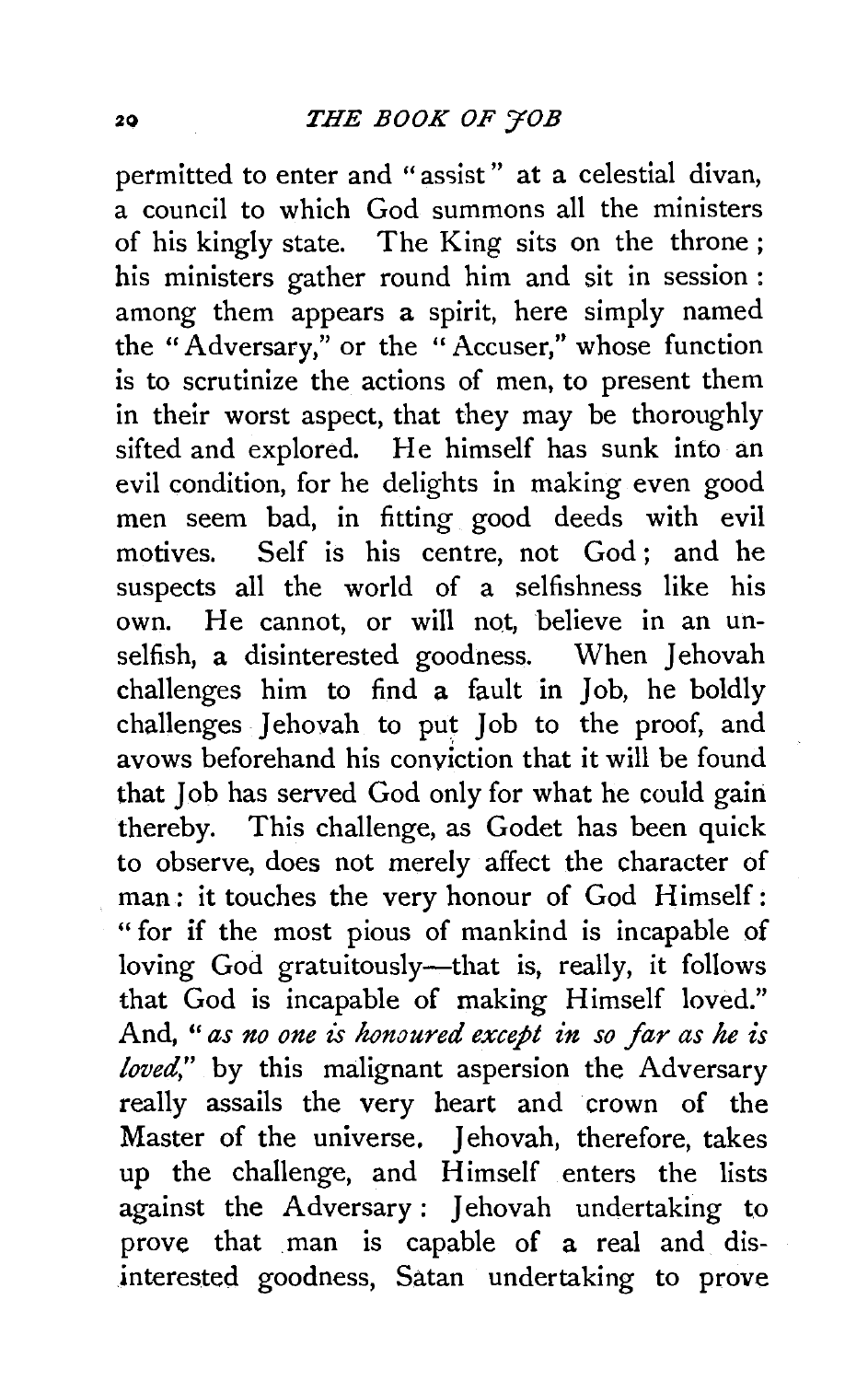that the goodness of man is but a veiled selfishness *:*  and the heart of Job is to be the arena of the strife.

Now it is not necessary that we should believe that such a scene as this actually took place, that such a Celestial Divan was held, that such a challenge was given and accepted. All this *may be* only the dramatic form in which the Poet clothed certain spiritual facts and convictions; though, on the other hand, we know too little of the spiritual world to deny that a transaction occurred in it which can only be rendered to human thought by such words and figures as the Poet employs. But we should miss the very intention of this inspired Teacher if we did not infer from his " scene in heaven " some such spiritual verities as these: that there is a Good and Supreme Spirit, who is ever seeking to promote the true welfare of men ; that there is an evil spirit, who is ever seeking to deprave men and dishonour them; that even this evil spirit is under law to God, and is used by God to promote the ultimate welfare of men, and that, " somehow, good is to be the end of ill." Such a conception of the function of the spirit of all ill runs right in the teeth of the modern sceptical suggestion, which, admitting that the plan of the great Architect of the universe may have been divinely wise, contends that somehow the devilan independent spirit well-nigh as powerful as the Creator Himself—" contrived to become clerk of the works, and has put in a good deal which was not included in the original specification:" even as it also runs straight in the teeth of those who deny the existence of an evil spirit, and of those who fear that evil is too strong to be utterly overcome by good.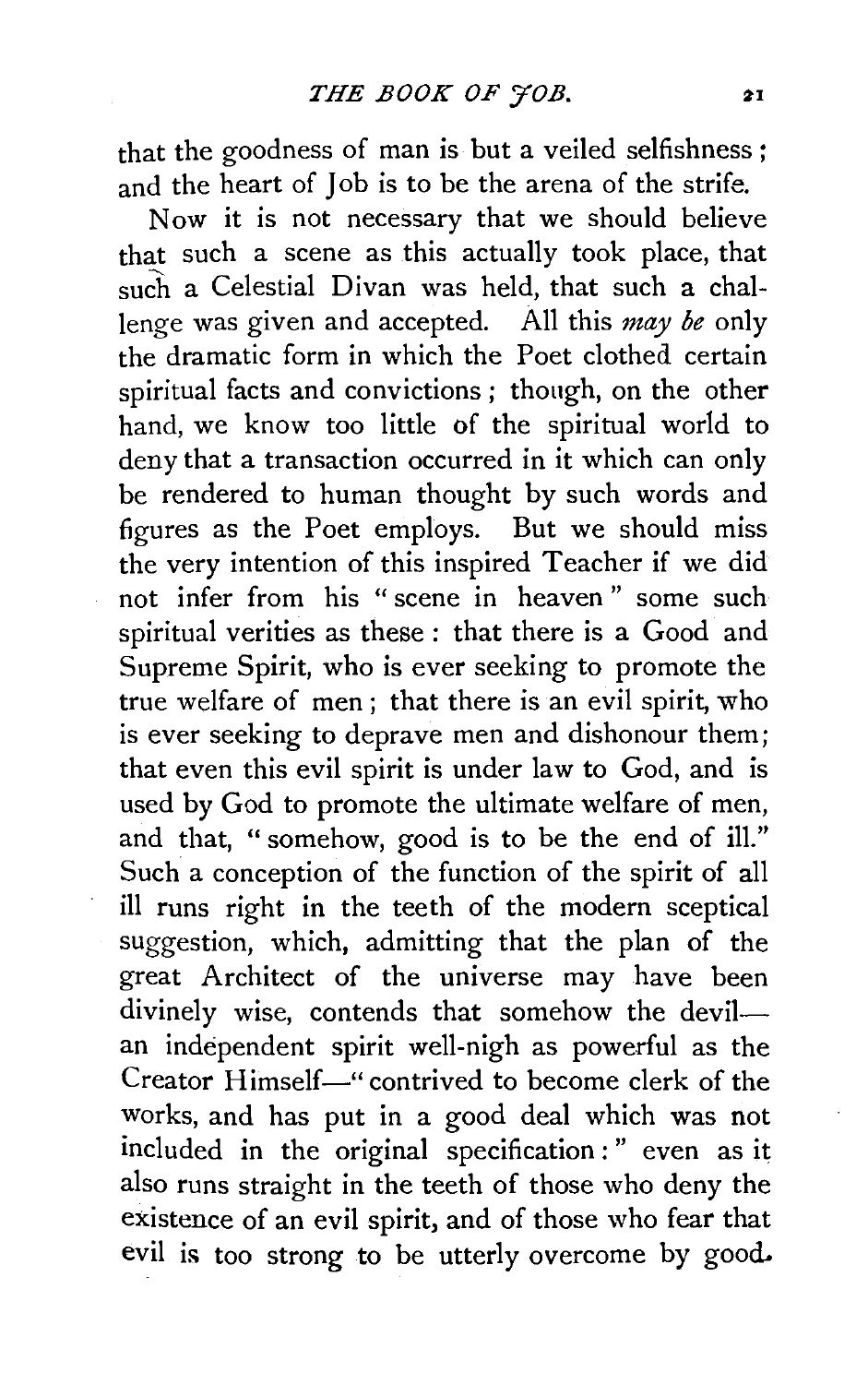But I do not see how it can be denied that our Poet firmly believed both that such a spirit is actively at work in the universe, and that his evil activity will, in the end, be seen only to have contributed to larger good.

We may lay much or little stress on the dramatic drapery of this vital scene, as the bent of our minds may determine, but we must all lay great stress on the design announced in it on pain of misapprehending the main scope of the Poem. For here the ruling intention of the Poem is clearly and distinctly set forth. That intention is to prove, and to prove to the whole hierarchy of heaven, that God is capable of winning, and that man is capable of cherishing, an unselfish and disinterested goodness ; that he can serve God for nought, that he can hold fast his confidence in God even when that supreme Friend seems to be turned into his Foe.

This is the higher intention of the Poem, this the heavenward intention. But Job does not, and can not, know of the great issue to be fought out in his own soul. Had he known what Jehovah was proving in and by him, the trial would have been no trial to him. but an honour to be accepted with impassioned gratitude and devotion. He would have cheerfully borne any calamities, any heartsearching miseries, by which the love of God and man was to be demonstrated. He would have rejoiced-as surely *we* may well rejoice-in the goodness of God in undertaking to prove the goodness of man. Of all this, however, he was necessarily unconscious. And, therefore, the Poem must have a second intention, subservient to the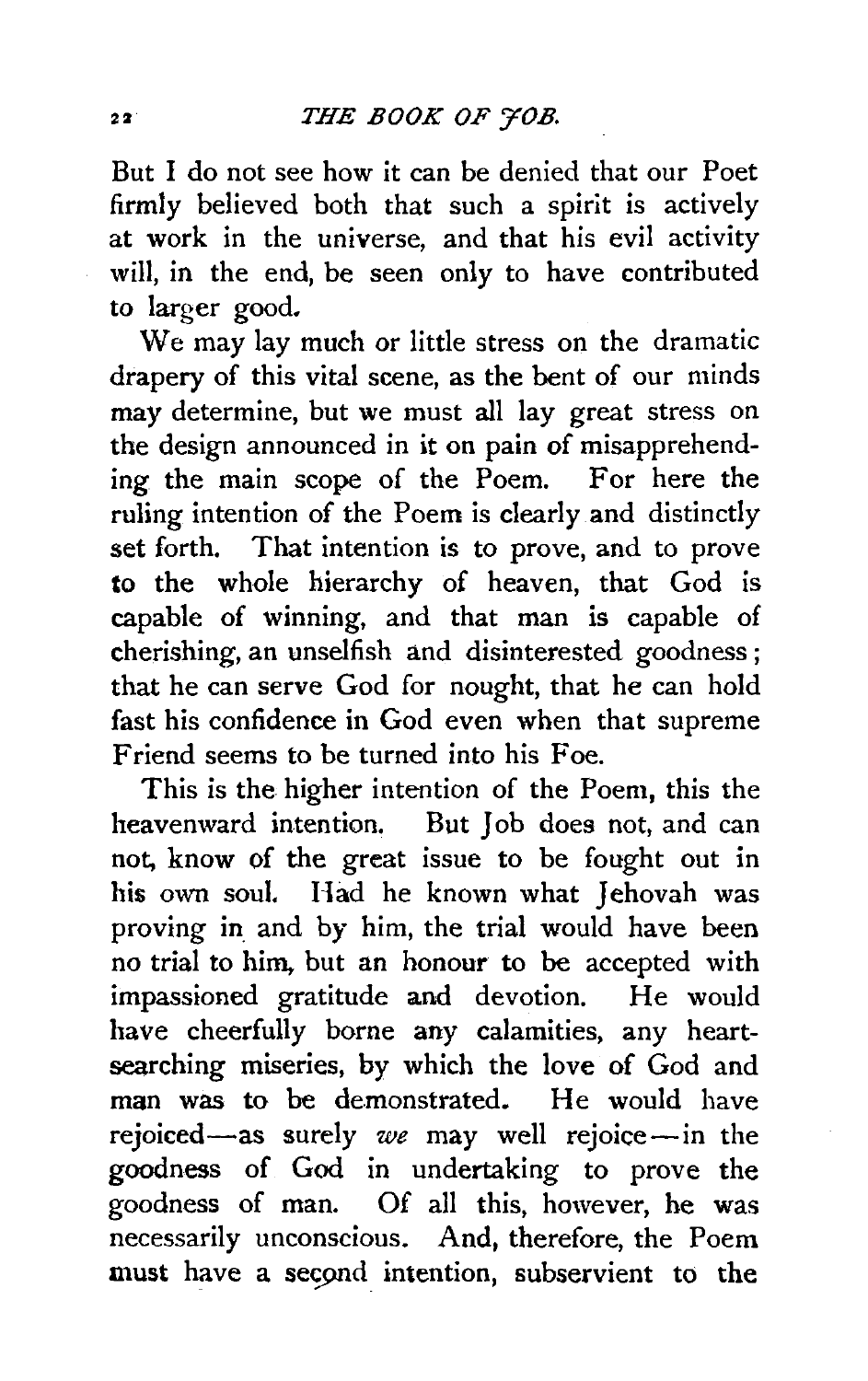first and highest. The Problem must be, and is, a double one, having an earthward as well as a heavenward, face. And, on its earthly side, the Problem is not stated for us in the Poem itself; we have to think it out for ourselves. Apparently, it is much more complicated than the other, and cannot be so simply stated. But so far as I can gather it, it may be stated thus: that the dark mystery of human life is capable of a happy solution ; that the *<sup>i</sup>* afflictions of the righteous are designed for correction, not for punishment: and that the inequalities of this life are to be redressed in the life to come.

This, then, I take to be the double intention, or purpose, of the Poem. On the one hand it was designed to demonstrate to the spiritual powers in heavenly places that God is capable of inspiring disinterested love, by proving that man is capable of a real, an unselfish goodness ; and, on the other hand, it was designed to relieve the mystery of human life by shewing that its miseries are corrective, and by strengthening the hope of a future life in which all the wrongs of time are to be redressed.

The first intention is speedily and obviously carried out. Jehovah baffles and silences the Adversary. who, indeed, seems to have made but a sorry stand. He vanishes from the scene before the conflict has well begun. As, when Job is robbed of goods, children, health, he does not fulfil the prediction of the Adversary by renouncing God, Satan is at once overcome. So complete is his overthrow that the Poet does not deign even to mention it, but lets him silently drop out from the list of his *dramatis persona*. But, for other and nobler ends than the defeat of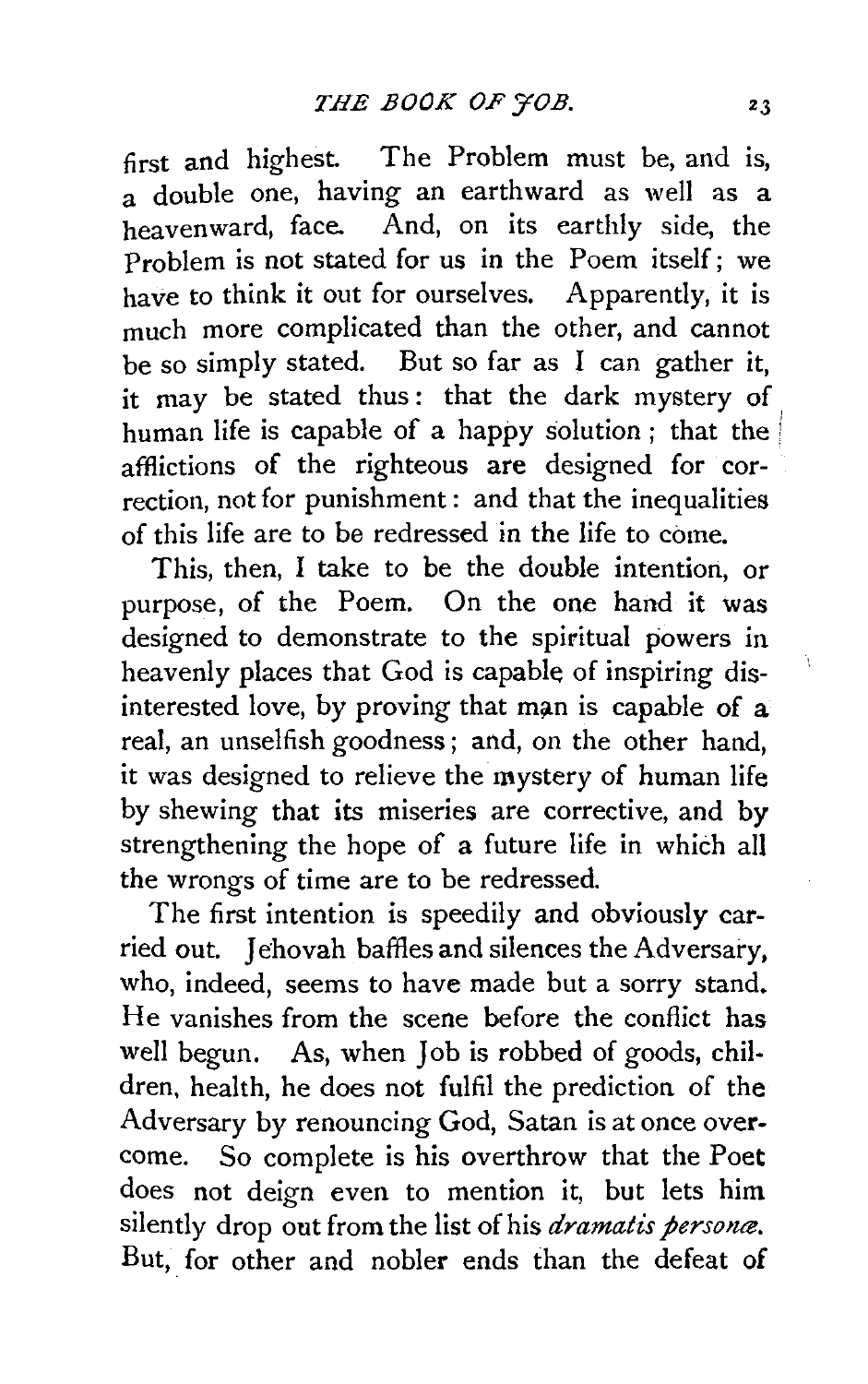him " who was a liar from the beginning," the conflict is permitted to rage on in the heart of Job. He is tried in all ways—not only by the loss of wealth, children, health, though even these losses were so contrived as to mark him out for a man " smitten by God and afflicted "-but also by the despair of his wife, by the condolences and rebukes of his Friends, by the scorn of his tribe, by the insolence of the very outcasts whom he had once disdained to rank with the dogs of his flocks, by the laughter and mockery of the little children who played about the ash-heap on which he lay : tried, most of all, by having his good conscience enlisted against the goodness of  $\int$  God, by the temptation to deem Him inequitable, tyrannical, pitiless. But amid all his trials he constantly and passionately refused to part with his integrity, or to confess sins of which he believed himself to be innocent: nor would he, under any pressure, renounce God or let go, for more than a moment, his confidence in Him. Like a loving child chastized for an unknown fault, or for no fault at all, he turned *toward,* not *from,* his Father in heaven ; the deepest and most abiding emotion of his heart being, "Though he slay me, yet will I trust in him." In the paroxysms of his anguish and despair he might speak wildly; he might impugn the equity of God: nevertheless, it is always to *God* that he appeals; and, at the close of the Story, God Himself, with the magnanimity constantly attributed to Him in Holy Writ, admits that in his wildest upbraidings Job had not been guilty of wilful wrong, nay, He affirms even that Job had kept his very lips in righteousness; to the three humbled and amazed Friends, who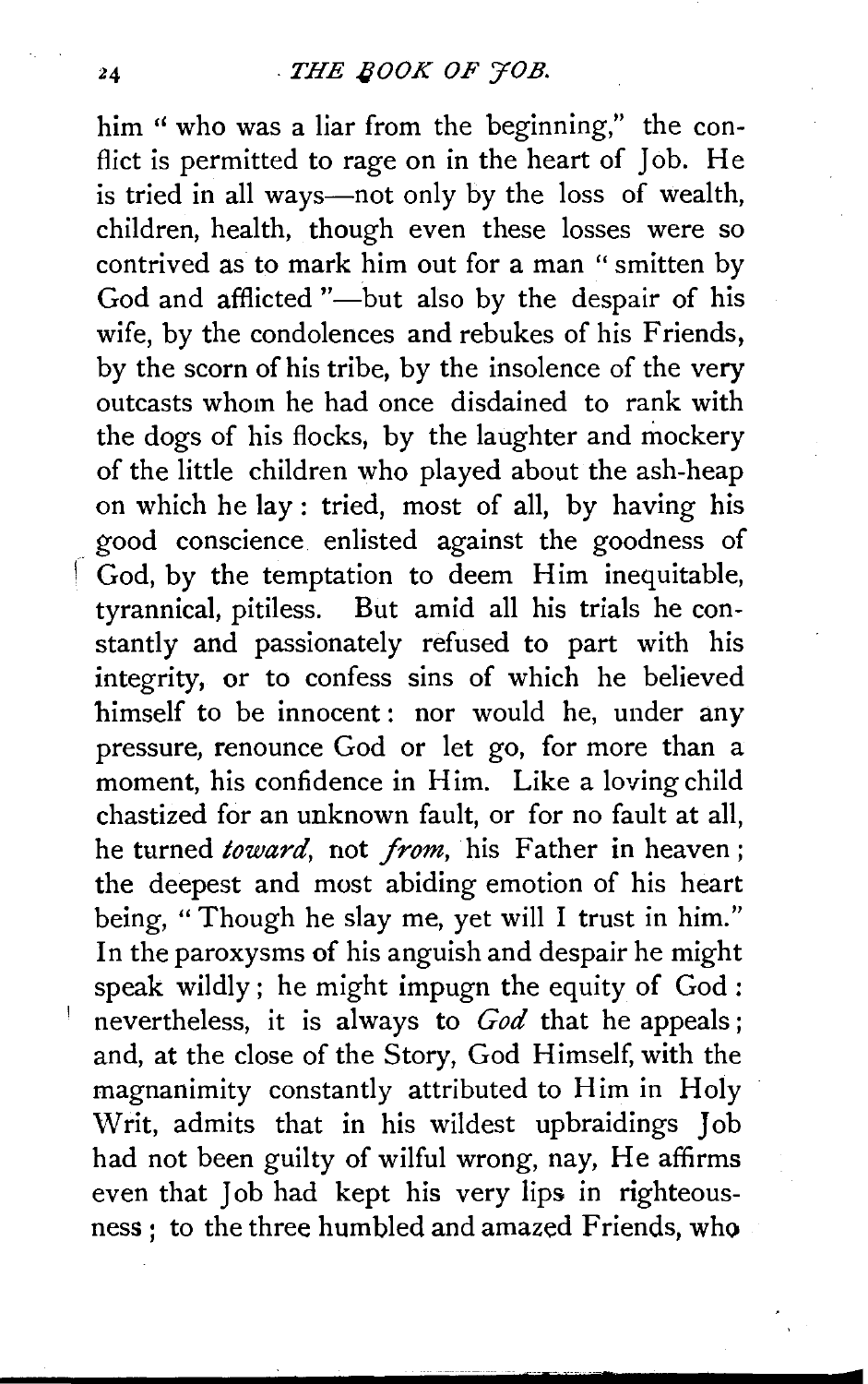thought that they had stood up for God against Job, He says, " Go to my servant, and ask him to intercede for you : *for ye have not spoken* of *me aright, like my servant J'ob."* ·

Nor is it less clear that the second and subsidiary intention of the Poem is also carried out; though I must not now attempt to point out how, through the whole course of the Book, we are shewn that the afflictions of the righteous are signs not of wrath but of love ; that the dark mystery which hangs over human life is capable of a happy solution : and that the inequalities of this life are to be redressed in the life to come. There will be many opportunities of recurring to these points as the Exposition proceeds. For the present it will be enough to say that, even when we reach the end of Job's First Colloquy with the Friends, when, therefore, his spirit was smarting with the keenest anguish, the darkness of his despair is broken by some faint rays of hope; that even then he could argue that as there is a chance for a tree that, even when it is felled, it will sprout again at the scent of water, so for man there may be a hope that, though he die, he will live again. When we reach the end of the Second Colloquy, and his spirit is gaining some measure of composure, this hope has risen into the assurance that his Redeemer lives, and that " without," *i.e.* apart from, " his mortal flesh," he shall see God : while at the close of the Third Colloquy, when he has triumphed over the Friends he affirms that, whatever appearances may say to the contrary, God is and must be just, and that the fear of the Lord, this is wisdom, and to turn from evil this is understanding.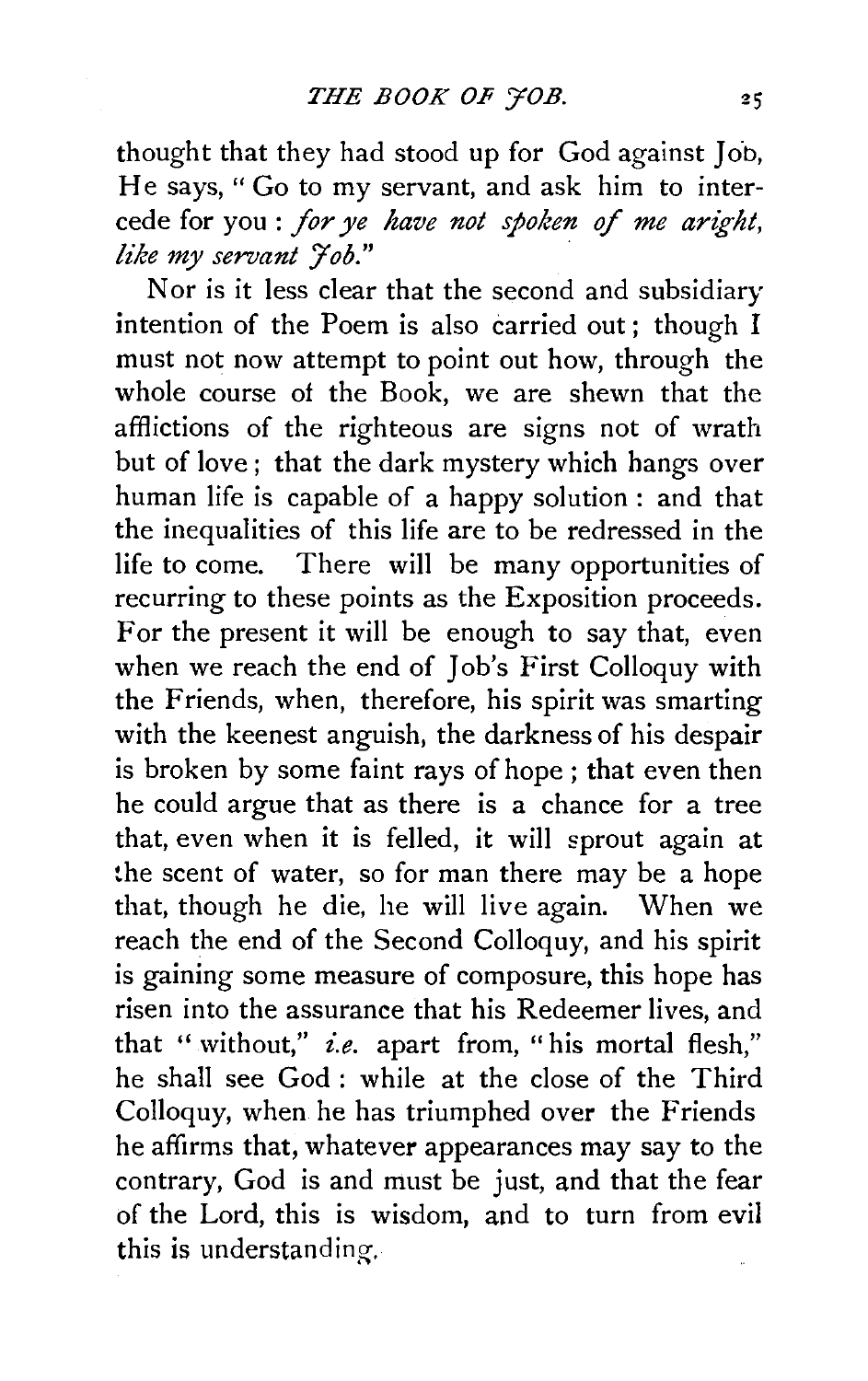Thus both ends are gained, God is vindicated and man is reconciled to God.

A new polemical value has been given to the Book of Job by the attitude and tone modern scepticism has assumed, or reassumed.<sup>1</sup> The whole school represented by the Author of " Supernatural Religion "-and it is a large one, and has many disciples among the unlearned—sets, or affects to set, great value on the ethical element of the Christian Faith. They affirm<sup>2</sup> that Christ "carried morality to the sublimest point attained, or even attainable, by humanity." But they are very anxious to divorce the ethical from the supernatural element, although in the New Testament the two are interwoven into one piece, so that it is impossible to detach the one from the other without utterly destroying the whole fabric. And, hence, they also affirm both that the morality of Christ was the offspring of a merely human brain, uncharged by any Divine energy or inspiration ; and that this morality will never take its due place or exert its due influence until we accept it simply as "the perfect development" and expression of the moral faculties natural to man. So long as we cleave to the belief in a *revelation* of the will of God rather than to a discovery of that high will by mortal powers, we place ourselves, it appears, at a serious disadvantage, and shall be the richer and the better for giving it up. " We gain infinitely more than we lose in abandoning belief in the reality of Divine

r This point has been more fully argued in vol. i. page 470-484 of THE EXPOSITOR. I here give only a brief abstract or summary of the argument there developed.

<sup>:</sup>z " Supernatural Religion," vol. ii. part. iii. chap. iii.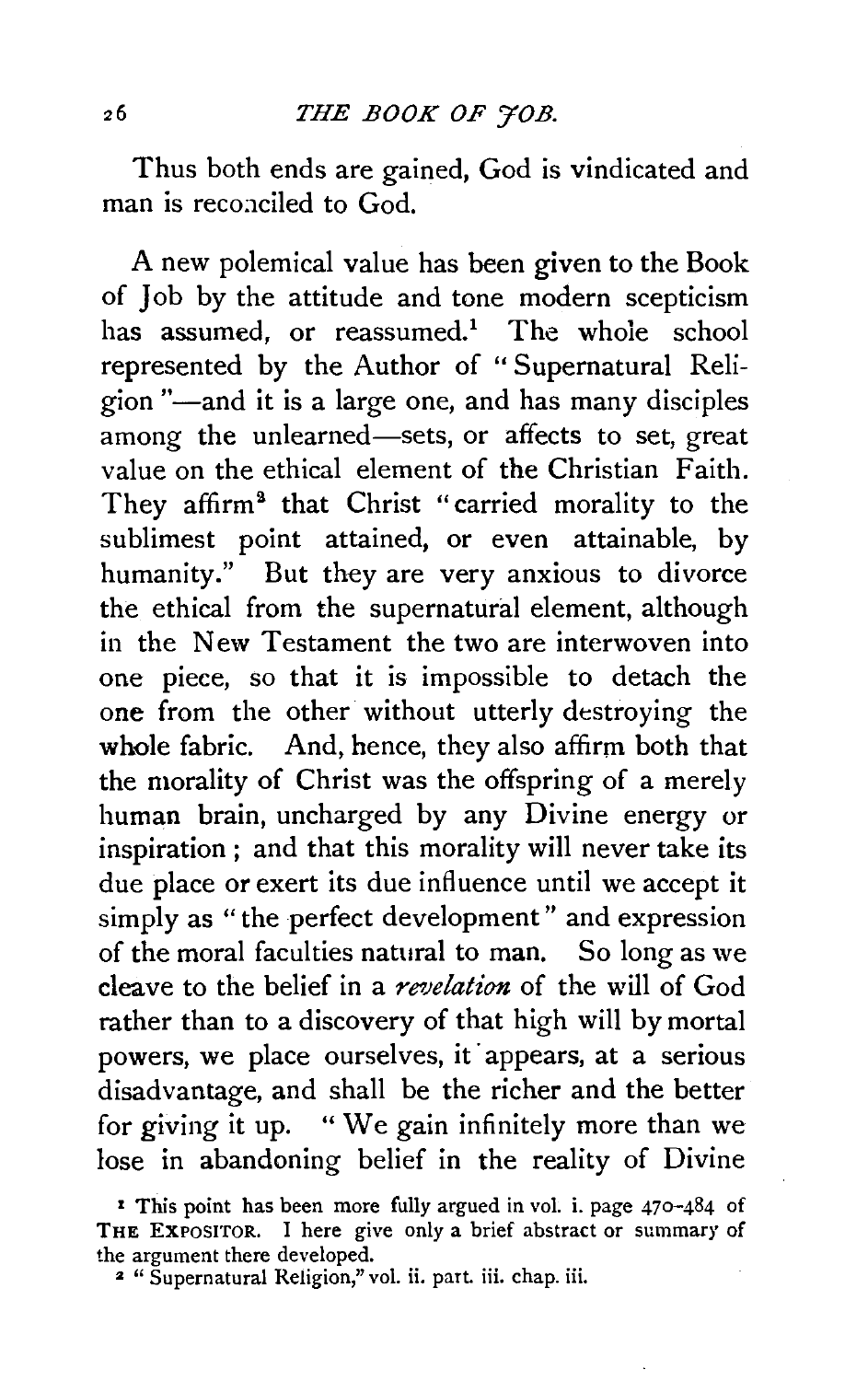Revelation. While we retain pure and unimpaired the treasure of Christian morality, we relinquish nothing but the debasing elements added to it by human superstition." <sup>1</sup>

Now it would be hard to find a more cogent and complete answer to this argument for the sufficiency of Morality apart from Revelation than that supplied by the Book of Job. For, obviously, Job had no miraculous and supernatural revelation of the will of God. He moved and lived and had his being outside the charmed and sacred circle in which such revelations were, or were supposed to be, vouchsafed. His one importunate complaint throughout the book is that he cannot see God, nor hear his voice, nor learn what his will and intention are. There is not a single reference in the Poem to the Hebrew law, to the Sacred Writings accredited by the Jews, or to the forms of life and worship which obtained among them. He is indebted for all that he knows of God to the great primitive Tradition, to the inherited and developed conceptions of the human mind. And, on the other hand, it is equally obvious that he had a pure and noble morality, hardly inferior to that taught by Christ Himself. The tumultuous agitation and excitement of his spirit under the trials to which he was exposed, prove him to be very man; and his own description of the temptations which he had successfully encountered (cf. Chap. xxxi.) shews that he was open to the very influences by which men in all ages have been turned from righteousness. And yet no one can read the Poem without feeling throughout that he is brought into

<sup>1</sup> "Supernatural Religion," vol. ii. part iii. chap. iii.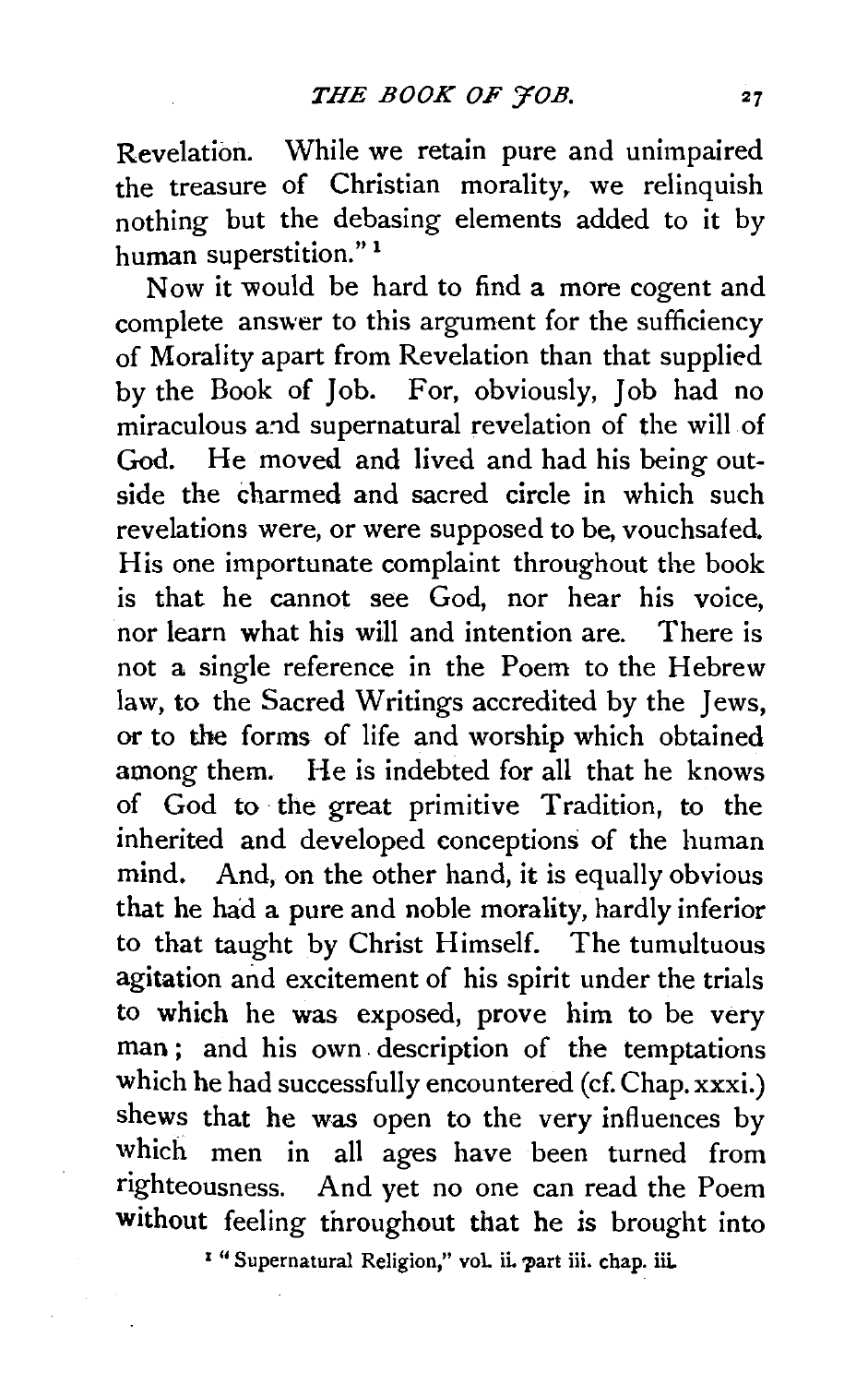contact with a man of a singularly pure, high, and noble soul; his own delineation of himself (Chaps. xxix. and xxxi.) shew him to have been a masterpiece of human goodness, with "a daily beauty in his life" up to the level of most men's exceptional . and heroic moments: and Jehovah Himself is represented as pronouncing him what we feel him to be, "a perfect man and an upright, one that feareth God and escheweth evil."

In his case, then, the conditions on which modern scepticism builds its hopes for the race were fulfilled : without a supernatural revelation, he was neverthe-1less possessed of a morality as pure and high as can well be conceived. He ought, therefore, on this hypothesis, not only to have· been content, but to have felt that he was infinitely better off than if a Divine Revelation had been added to the pure and unimpaired treasure· of his morality. *Was* he content with his treasure, then·? did he feel that it met and satisfied every craving of his spirit? On the contrary, his whole soul goes forth in a piercing cry for the very Revelation which our modern sceptics pronounce utterly superfluous. What they wouJd contemptuously " abandon " he passionately craves and insists upon. He is tortured by the very longing which they assure us it was impossible he should ever experience, and knew no rest until he saw for himself the God of whom he had heard with the hearing of the ear, and in the light of that great Revelation learned how " vile " he was.

For purposes of study the Poem is most conveniently divided into nine parts : (1) The Proem,